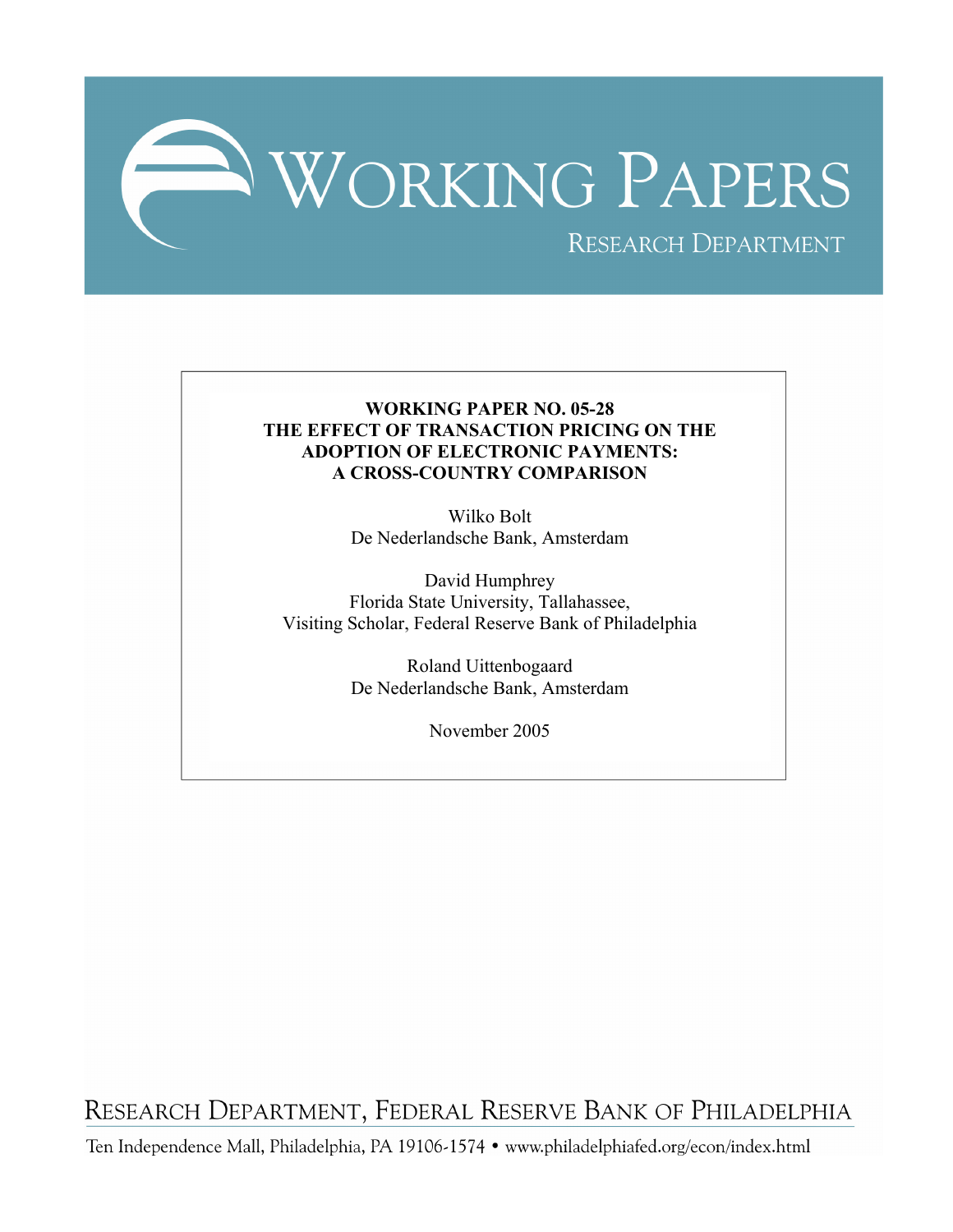# The Effect of Transaction Pricing on the Adoption of Electronic Payments: A Cross-Country Comparison<sup>∗</sup>

Wilko Bolt† , David Humphrey‡ , Roland Uittenbogaard§

November 2005

#### Abstract

Pricing should speed up the substitution of low cost electronic payments for expensive paper-based transactions and cash. But by how much? Norway has explicitly priced individual payment transactions and rapidly shifted to electronic payments while the Netherlands has experienced the same shift without direct pricing. Controlling for differences between countries, we estimate the incremental effect of pricing on the shift to electronic payments. If users strongly value the improved convenience or security of electronic payments, pricing—viewed negatively by most consumers—may not be necessary to ensure rapid adoption of electronic payments. (92 words)

Keywords: electronic payments, transaction pricing, demand elasticity, social benefits

JEL Code: D12, G21

<sup>∗</sup>The authors would like to thank Hans Brits, Nicole Jonker, Raymond Kleijmeer, and Carlo Winder for valuable comments and suggestions. The views expressed in this article are those of the authors alone and do not necessarily represent those of De Nederlandsche Bank, the European System of Central Banks, the Federal Reserve Bank of Philadelphia, or the Federal Reserve System. This paper is available free of charge at: www.philadelphiafed.org/econ.wps/index.html.

<sup>†</sup>Wilko Bolt is senior economist in the Research Division at the De Nederlandsche Bank, Amsterdam, The Netherlands, and is currently working in the Financial Research Department of the European Central Bank in Frankfurt, email: wilko.bolt@ecb.int

<sup>‡</sup>David Humphrey is professor of finance at Florida State University, Tallahassee, FL, U.S.A., and Visiting Scholar, Payment Cards Center, Federal Reserve Bank of Philadelphia, email: dhumphr@garnet.acns.fsu.edu

<sup>§</sup>Roland Uittenbogaard is economist in the Payments Policy Division at De Nederlandsche Bank, Amsterdam, The Netherlands, and is currently employed by the European Commission in Brussels, email: roland.uittenbogaard@cec.eu.int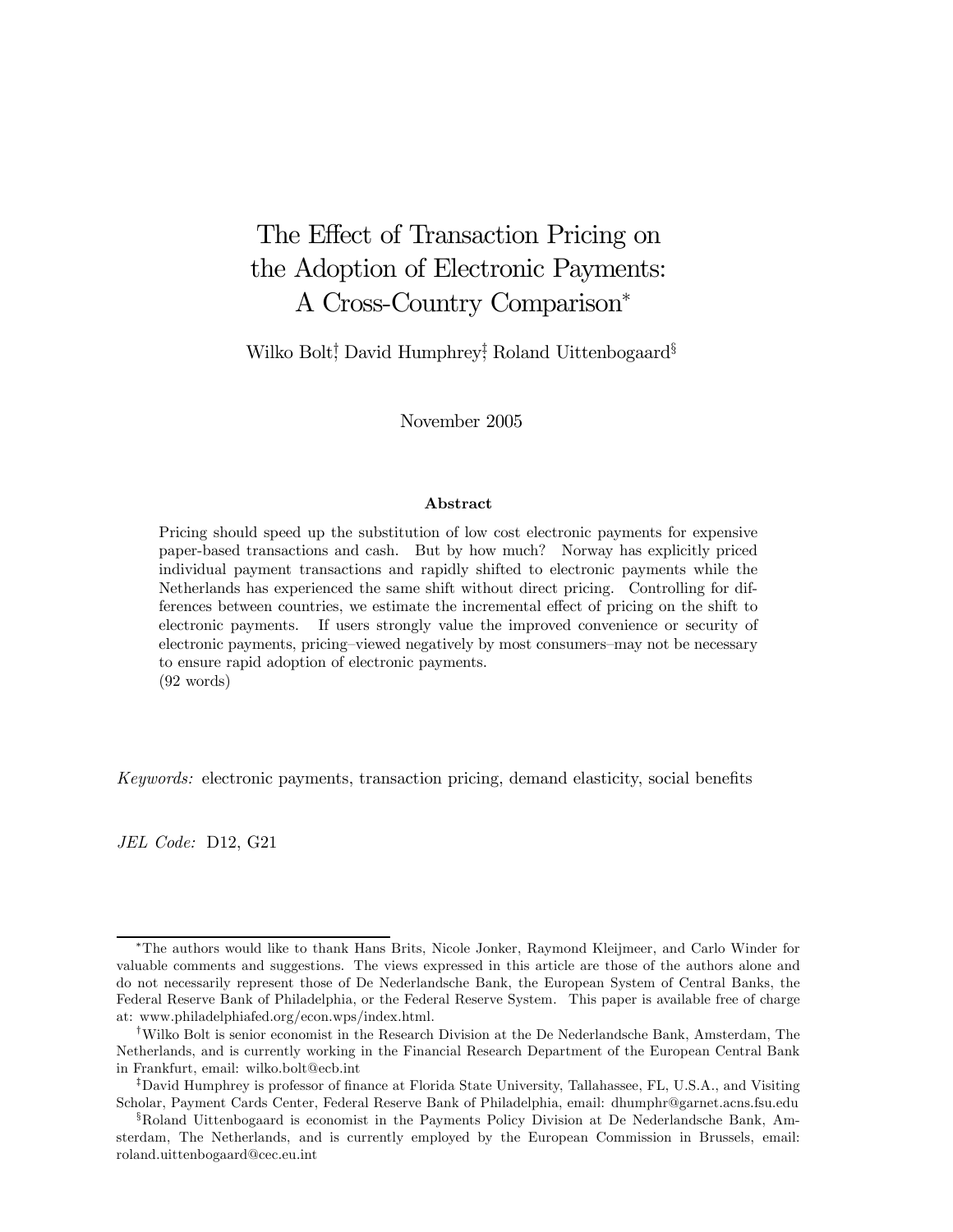## 1 Introduction

The production of electronic payments by banks typically cost from one-third to one-half as much as its paper-based equivalent or cash (c.f., Humphrey, Willesson, Bergendahl, and Lindblom, 2005). As well, merchants' cost of accepting electronic payments over giro networks and at the point of sale are also lower (credit cards excepted). Since the resource cost of a country's payments system may account for  $2\%$  to  $3\%$  of its GDP, it is clear that shifting from paper to electronic payments can confer social benefits. Importantly, the discounted value of these benefits will be larger the more rapidly this shift occurs.

There is overwhelming evidence that consumers respond to price incentives but almost no evidence of what this response may be in the payments area. Although consumers are used to responding to price incentives, they tend not to welcome the opportunity to trade off perceived payment preferences with relative prices when their payment use has commonly been viewed as being "free."1 While businesses typically pay directly for the payment services they use via explicit transaction fees or compensating balances, consumers have traditionally paid implicitly through lost float or lower (or no) interest on transaction balances. In addition, due to competitive reasons, banks fear a loss of deposit market share if they move first (and are perhaps the only one) to explicitly price consumer payment transactions while anti-trust authorities would be suspicious of industry efforts to coordinate such pricing.

One country—Norway—has overcome these difficulties by coordinating only the timing of when direct pricing of consumer payments would start—not the level of prices to be charged which could in fact be zero. The quid pro quo was an elimination of banks' practice of recouping payment costs through payment float—debiting consumer accounts prior to a value date for bill payments or delaying funds availability for credits to accounts—which made it appear that payment use was "free." The goal was to make payment costs more explicit so consumers could match better the benefits and costs of different payment instruments, a response expected to lower the social cost of their payment system.2

Our main purpose is to determine the effect of differential transaction-based pricing of payment instruments on the adoption rate of electronic payments. This is done by comparing the shift to electronic payments in two countries—one that has pricing (Norway) and one that does not (Netherlands). Transaction-based prices are key since they affect consumers' decisions about payment use whereas fixed fees are sunk costs ex post that do not vary with usage and thus have limited behavioral effects. The implied discounted social benefit that follows from a possibly more rapid substitution of low cost for high cost payment instruments is also estimated. Data on payment instrument use for many developed countries is available annually in various Bank for International Settlements and European Central Bank documents, as well as from payment statistics by national central banks. As these time series rarely exceed 15 years, a parsimonious model specification is necessary. A comparable time series of actual payment instrument prices on a broad range of payment instruments is available only for Norway. We contrast the rapid adoption of electronic payments in Norway over 1990-2004 with the experience of the Netherlands which also rapidly adopted electronic

<sup>&</sup>lt;sup>1</sup>Surveys indicate that customers are sensitive to price increases of payment instruments and react accordingly by switching to cheaper ones, see Humphrey, Kim and Vale (2001).

<sup>2</sup>Pricing in Norway was implemented by banks individually and encouraged by the central bank. The fact that the larger banks were first to introduce explicit pricing made it easier for the other banks to follow after a lag. Bank efforts to improve the payment system have also occurred in Canada (to eliminate the float incentive to use checks), Germany (to truncate checks and collect them electronically), and the Netherlands (shifting from paper-based credit transfers to "straight-through-processed" direct debits).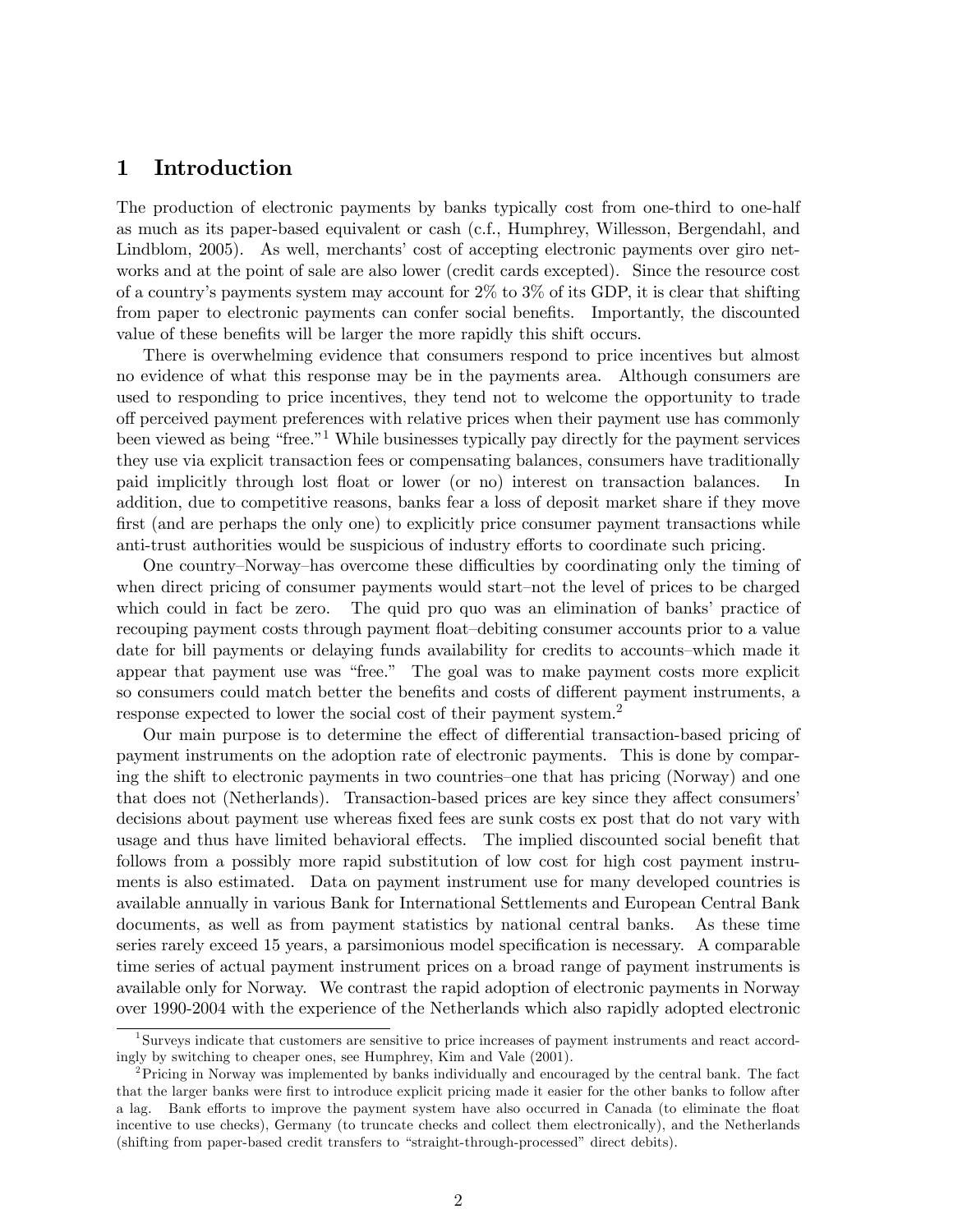payments but did not impose per transaction prices on consumers. By applying a system estimation to our model we are able to improve on the degrees of freedom and increase the efficiency of our estimators.

If the incremental effect of direct pricing is large, holding constant other within and crosscountry influences affecting the adoption of electronic payments, then the potential social benefit can also be large. This would suggest that antitrust concerns raised by possible bank coordination of the implementation of pricing (but not any coordination of the level of prices being charged) could be offset by subsequent social benefits. It would also suggest, in a revealed preference context, that consumers generally place a relatively low value on the greater convenience and security offered by electronic payments since, otherwise, pricing would not have a large separate effect on adoption rates. A final consideration, but one not discussed here, is the loss of seigniorage revenues to the government to the degree that electronic payments replace cash at the point of sale.

In what follows, we show in Section 2 how the composition of payments has evolved in Norway and the Netherlands along with the levels of relative prices in Norway. Transaction prices for consumers are zero in the Netherlands.<sup>3</sup> Our focus is on the substitution of debit cards for cash (or cash and checks) at the point of sale along with the substitution of (remote) electronic giro payments for paper-initiated giro transactions.<sup>4</sup> In Section 3, we specify a parsimonious point of sale "country difference" model to separate the effect of pricing debit card use and ATM cash withdrawals from differences in terminal availability and real personal consumption in our two countries. A similar model relies primarily on prices for the substitution of electronic versus paper-initiated giro payments (since terminal availability is not a constraint). By using two countries we seek to effectively "hold constant" non-price attributes that can influence payment use in addition to pricing when the analysis is applied to only a single country. Our set of four equations is estimated in Section 4 in a seemingly unrelated regression framework to improve efficiency and the effect of prices on payment composition, including the implied price elasticities, are presented. Different models are estimated to judge the robustness of the price effect under alternative specifications, such as different lagged relationships, first differences, and error correction. The social benefit of pricing is illustrated in Section 5 using bank cost data and fitted logistic S-curves to payment use data for Norway and the Netherlands. A summary of our results and the public policy issues they raise are discussed in Section 6.

# 2 Payment Composition, Pricing, and Other Influences on Payment Instrument Use

#### 2.1 Payment Composition

Both Norway and the Netherlands experienced a relatively rapid change in their payment composition for point-of-sale and bill payment transactions over 1990-2004. Point-of-sale instruments are now almost solely debit cards and cash but in the early 1990s checks were also important. As seen in Table 1, the number of debit card transactions per person per

<sup>3</sup>Some fixed fees do exist in the Netherlands. Debit card users pay a flat annual average fee of 6 euros and Internet banking has usually a one-time startup fee of around 15 euros.

<sup>&</sup>lt;sup>4</sup>While check and credit card transactions are included in the analysis, check transactions are significant only in the early 1990s while there are few credit card payments in either country over the whole period.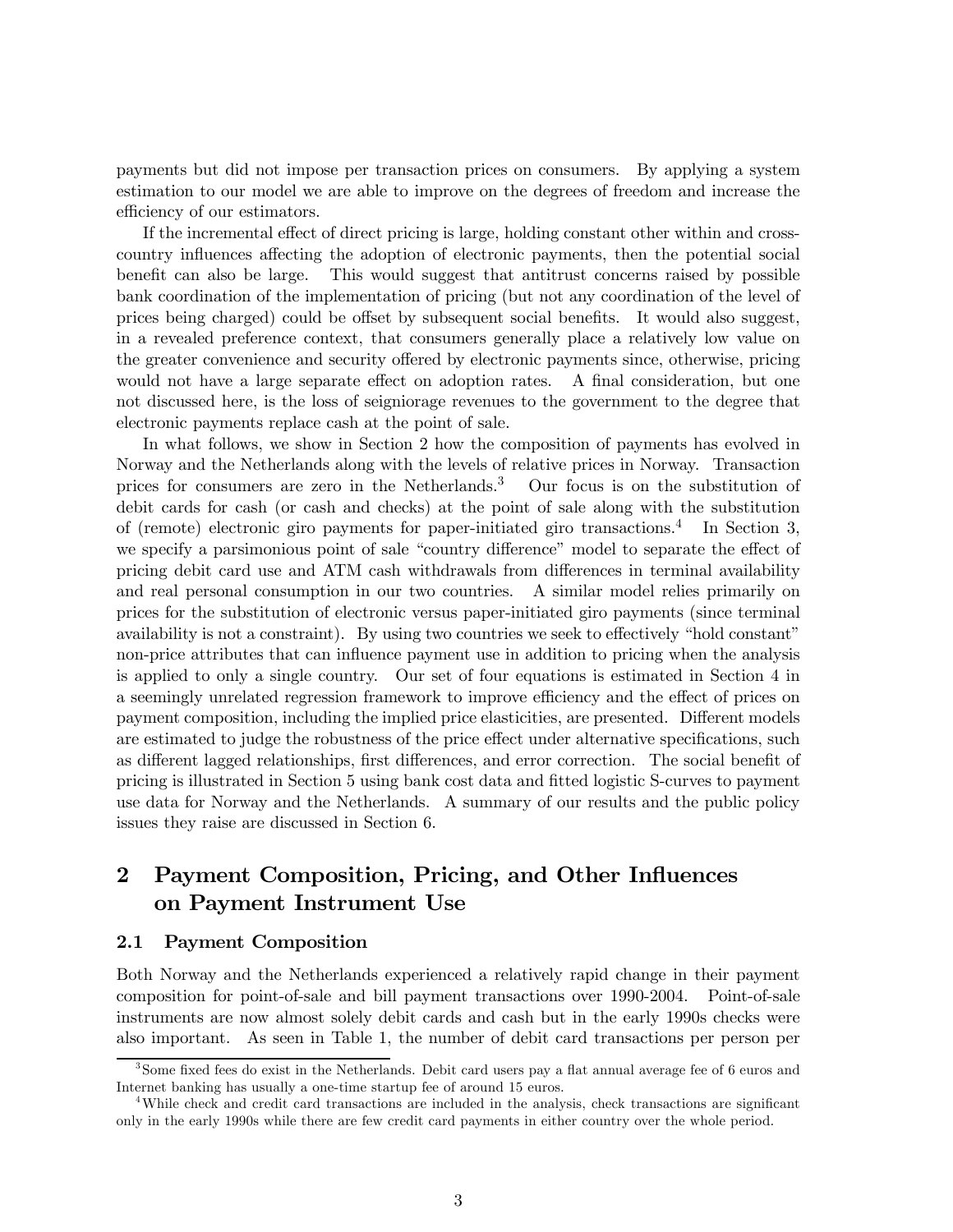| $\prime$                                                                                                     | 1990                 | 1993 | 1996 | 1999 | 2002 | 2004 | Growth Rate |
|--------------------------------------------------------------------------------------------------------------|----------------------|------|------|------|------|------|-------------|
| Debit Card transactions                                                                                      |                      |      |      |      |      |      |             |
| Norway                                                                                                       | 5                    | 16   | 36   | 71   | 113  | 146  | 25%         |
| <b>Netherlands</b>                                                                                           | 1                    | 4    | 24   | 44   | 66   | 77   | 33%         |
|                                                                                                              | ATM Cash Withdrawals |      |      |      |      |      |             |
| <b>Norway</b>                                                                                                | 14                   | 17   | 22   | 24   | 23   | 22   | $3\%$       |
| Netherlands                                                                                                  | 8                    | 20   | 26   | 28   | 30   | 28   | $9\%$       |
| Electronic Giro (credit transfers $+$ direct debits)<br>$12\%$<br>18<br>29<br>46<br>78<br>65<br>15<br>Norway |                      |      |      |      |      |      |             |
| Netherlands                                                                                                  | 44                   | 54   | 70   | 93   | 116  | 124  | $7\%$       |
| Paper Giro (credit transfers)                                                                                |                      |      |      |      |      |      |             |
| Norway                                                                                                       | 53                   | 44   | 52   | 38   | 24   | 18   | $-7\%$      |
| Netherlands                                                                                                  | 34                   | 32   | 33   | 27   | 21   | 18   | $-5\%$      |

Table 1: Payment Instrument Use Per Person in Norway and the Netherlands (1990-2004)

Source: www.dnb.nl, DNB statistics, www.norgesbank.nl, Norges Bank Annual Report on Payment Systems.

year in Norway rose from 5 to 146 over our 15-year period, growing  $25\%$  per year.<sup>5</sup> The Netherlands started from a smaller base of 1 transaction per person per year but rose to 77, a  $33\%$  annual growth.<sup>6</sup> Part of this difference is due to the fact that Norway started 1990 with far more debit card terminals in place than the Netherlands and so was at a higher point of usage on their logistic growth curve. In 2004, the average amount of a debit card transaction was about €55 in Norway and €44 in the Netherlands.

No time-series data exists on the number of cash transactions, although a few (markedly) different estimates exist for some countries at different points in time. These estimates differ primarily because of the difficulty of estimating very small value cash transactions in which coins are often used and for which stored value cards—which are just starting to gain some acceptance–are the only real substitute.<sup>7</sup> We use the number of cash withdrawals at ATMs as our indicator of cash use in transactions. Since average ATM withdrawals corrected for price changes are fairly stable over time for both countries, our indicator—although not

<sup>&</sup>lt;sup>5</sup>Oil company terminals and cards were introduced in the 1980s as a substitute for cash at gas stations. Although these terminals also accepted bank debit cards, oil company cards could not be used elsewhere and were not priced. The Norwegian payment statistics do not include oil company transactions as debit card purchases (Norges Bank, 2000, p. 33) and neither do we. Oil company terminals are included in our series of debit card terminals, however, since they accept debit cards for payment.

<sup>6</sup>Checks written per person in Norway went from 12 per person annually in 1990 to less than 1 in 2004. In the Netherlands they went from 17 to zero. Credit card transactions per person in both countries were less than 1 in 1990 and only 3 per person (Netherlands) to 5 (Norway) in 2004 (or about 3% of card use in each country). The dominance of debit cards over credit cards is probably due to the fact that banks—not the credit card companies—through a joint venture were the first to introduce EFTPOS directly from deposit accounts and have POS terminals connected to the bank network installed in shops. The banks' purpose was to replace checks with electronic cards at the point of sale but this also permitted a substitution away from cash. Interestingly, Zinman (2004) develops a model of implicit costs to explain why debit cards are replacing credit cards in the U.S.

<sup>7</sup>Brits and Winder (2005) provide an estimate of cash use in the Netherlands in 2002. Cash accounted for 85% of POS transactions and 56% of sales while debit cards comprised 13% of transactions and 40% of sales. The average value of a cash transaction was around 10 euros but over 47 euros for debit cards in 2002.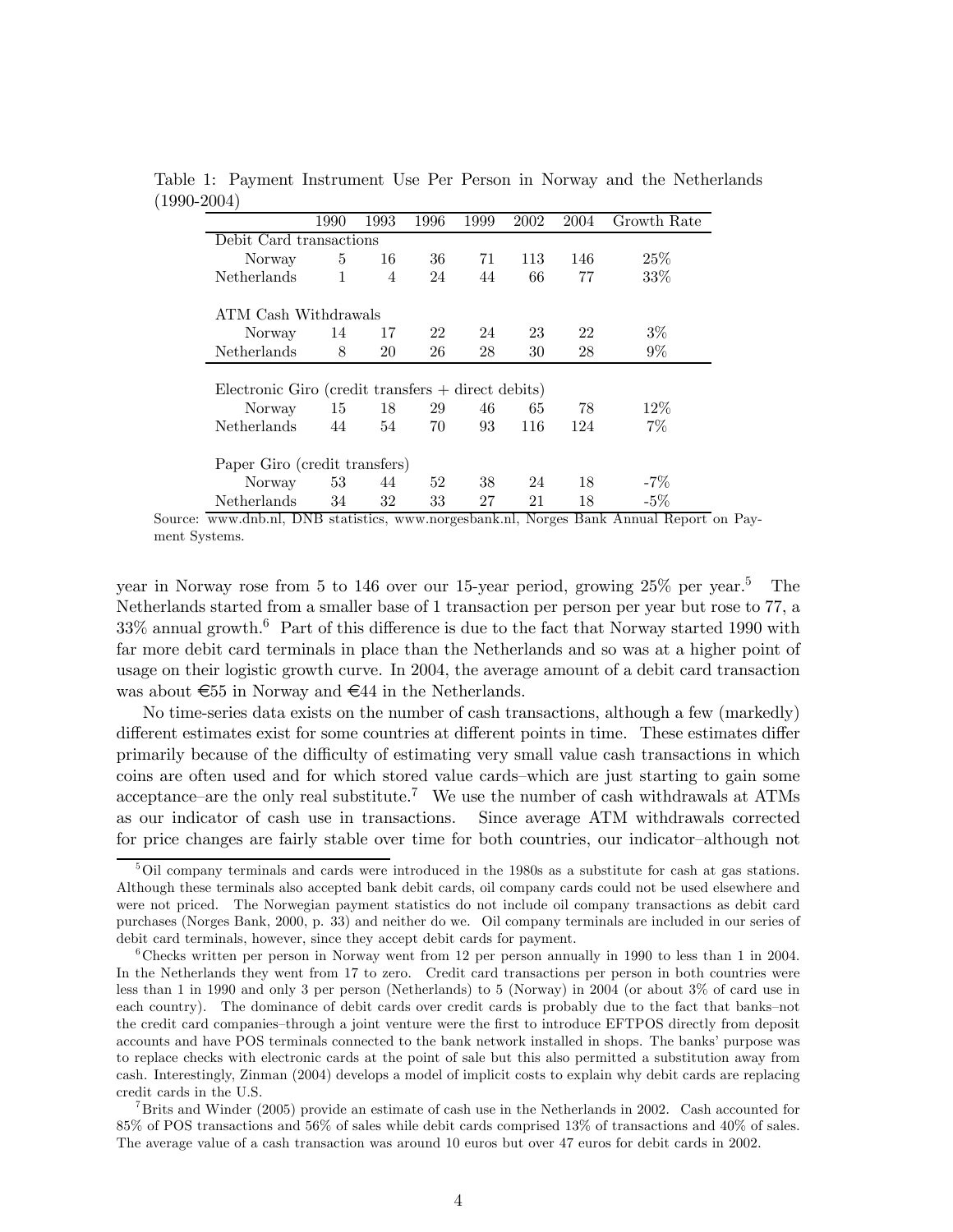perfect—seems to be in reasonable correspondence with actual cash use.8 While each cash withdrawal ( $\epsilon$ 138 on average in Norway and  $\epsilon$ 107 in the Netherlands in 2004) funds multiple actual cash transactions, the act of withdrawing cash is priced in Norway while its use at the point of sale is not. Thus we compare debit card and cash use at the point where both are actually priced and consumer choice is exercised.9

In both Norway and the Netherlands, debit card use expanded at a rapid rate while growth of ATM cash withdrawals was much smaller. As shown below, the average price of an ATM withdrawal rose relative to a debit card transaction in Norway but these two prices were both zero in the Netherlands. If relative price was the only influence on relative use, we would expect a slower growth for ATM withdrawals in Norway (where the ATM price was, after 1996, higher than debit cards) than in the Netherlands (where there is no difference in relative prices). We see indications of this for ATMs in Table 1 (as growth in Norway is slower than in the Netherlands) but we do not see it for debit card use (where the reverse holds).

In order to reflect the substantially lower cost associated with electronic bill payments, employee disbursements, and interbusiness transactions over giro networks, the price of an electronic giro payment in Norway was less than a paper-initiated giro transaction (either delivered in the mail or passed over the counter at a bank or postal office). Since giro prices were zero in the Netherlands, one would expect to see a more rapid growth of electronic giro transactions and slower growth (or greater reduction) of paper giro transactions in Norway than in the Netherlands. Both of these expectations are realized in Table 1. Per person use of electronic giro payments in Norway rose from 15 to 78 over 1990-2004 (growing 12% a year) while only rising from 44 to 124 over the same period in the Netherlands (growing 7% annually).<sup>10</sup> At the same time, paper giro use fell in both countries but from a higher level and at a greater rate in Norway. Indeed, by 2004 individuals in both countries initiated only 18 paper giro transactions per year.

#### 2.2 Payment Prices in Norway

The average—and sometimes weighted average—per transaction prices being charged for different payment instruments in Norway are illustrated in Table 2. Since there are no per transaction fees in the Netherlands, the relative prices that Norwegian consumers face also reflect the difference in prices faced between Norway and the Netherlands. This is the price effect we wish to separate from other influences on payment choice in these two countries.<sup>11</sup>

The weighted average per transaction price of a cash withdrawal in Norway was, until

<sup>8</sup> In 2004 prices, the average real ATM withdrawal in Norway rose gradually from 127 euros in 1991 to 138 euros in 2004, while in the Netherlands it rose from 94 euros in 1991 to 107 euros in 2004. These figures imply annual real growth rates of roughly 0.6 percent and 0.9 percent for Norway, respectively, the Netherlands.

 $9\,\text{In reality, consumer payment choice is more complex. First, for an ATM there is the choice of whether to$ withdraw or not, then second, at the point-of-sale whether to use "free" cash or a priced debit card. We leave this "two-stage decision" issue aside in our analysis. Our view is that the use of cash at the point-of-sale will be influenced by the cost of consumers' replenishing their inventory of cash via an ATM (or other sources).

 $^{10}$ By 2004, direct debits accounted for 10% of electronic giro payments in Norway but 56% in the Netherlands. This is the main reason why electronic giro payments per person in the Netherlands are so much higher than in Norway.

 $11$ Consumers in the Netherlands do face a fixed annual fee for the use of a debit card but, as the fee is fixed, the consumer "sees" a zero price per additional transaction and responds accordingly. However, below transaction amounts of 10-12 euros, Dutch debit card users are sometimes confronted in some retail locations with a charge of about 15 eurocents.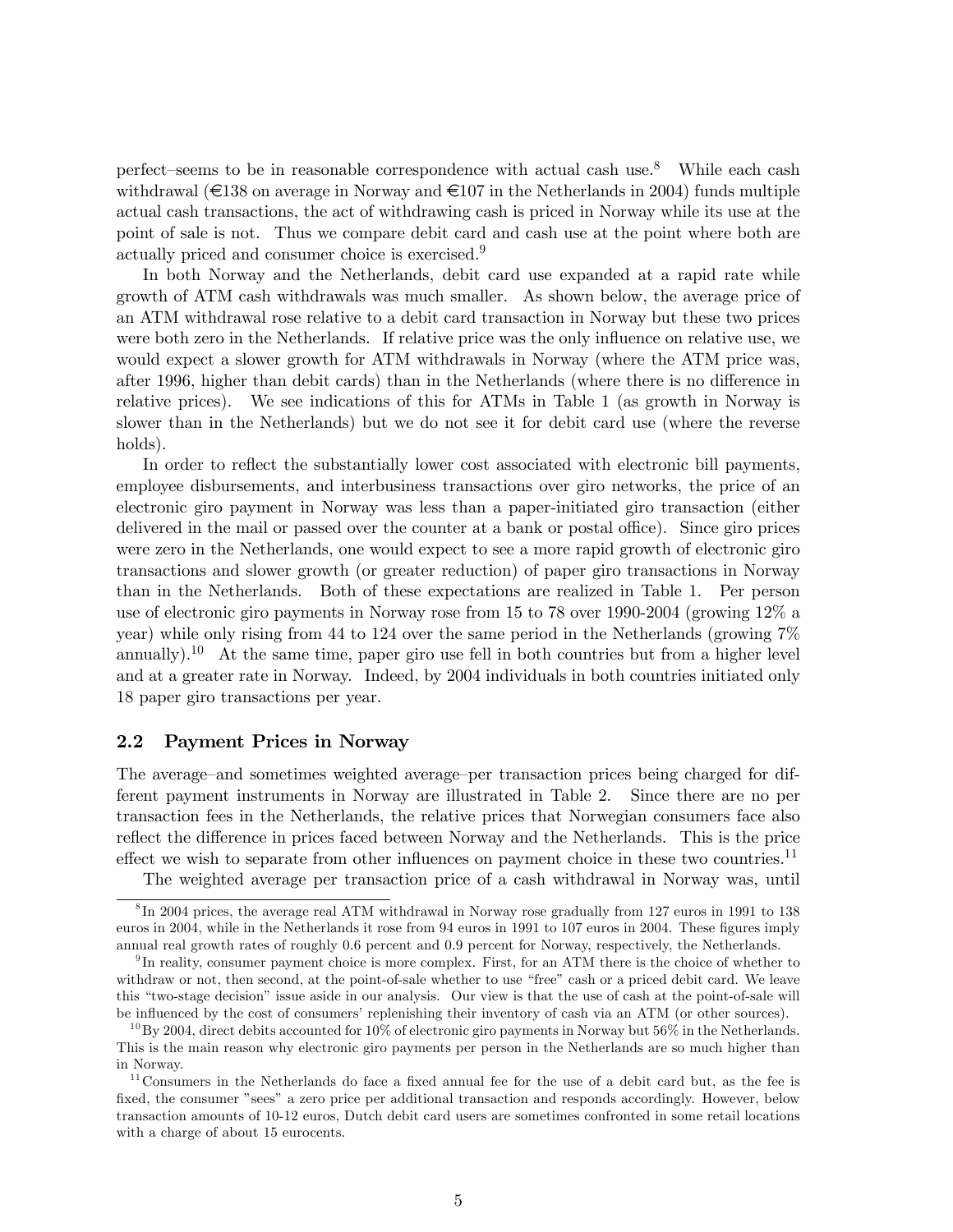Table 2: Average Per Transaction Prices for Different Payment Instruments in Norway

| Prices in Euros                                         | 1990 | 1993 | 1996    | 1999      | 2002                              | 2004    | Growth Rate |
|---------------------------------------------------------|------|------|---------|-----------|-----------------------------------|---------|-------------|
| Debit Card Price                                        |      |      |         |           |                                   |         |             |
| Norway                                                  |      |      |         |           | $.18 \t .23 \t .25 \t .26 \t .28$ | $.26\,$ | $2\%$       |
| ATM Cash Withdrawal Price                               |      |      |         |           |                                   |         |             |
| Norway .05 .18 .24 .29 .39                              |      |      |         |           |                                   | .40     | 14\%        |
| Relative Price: Debit Card/ATM Cash Withdrawal          |      |      |         |           |                                   |         |             |
|                                                         | 3.60 | 1.28 | 1.04    | .90.      | .72                               | .65     | $-11\%$     |
| Electronic Giro Price<br>Norway .10 .18 .22 .23 .31 .27 |      |      |         |           |                                   |         | $7\%$       |
| Paper Giro Price                                        |      |      |         |           |                                   |         |             |
| Norway .35                                              |      | .62  |         | 1.18 1.86 | 2.65                              | 2.76    | 15%         |
| Relative Price: Electronic Giro/Paper Giro              |      |      |         |           |                                   |         |             |
|                                                         |      | .29  | $.20\,$ | $.12\,$   | .11                               | .09     | $-8\%$      |

1996, less than that for debit cards.<sup>12</sup> This was because a cash withdrawal at one's own bank was free during business hours and prices applied only to withdrawals after business hours or at another bank's ATM. While debit cards started out in 1990 with a price that was more than three times higher than the weighted average of different ATM prices (Row 3, Table 2), it ended up being only 65% of the cash withdrawal price in 2004. Thus only after 1996 did the absolute price of a debit card favor its use over cash when EFTPOS terminals were available. But even before 1996, there was an indirect inducement to use debit cards in Norway when it became possible in late 1992 to obtain "cash-back" from a debit card transaction at the point of sale.13 This avoided the extra cost and inconvenience of having to use an ATM to withdraw cash since small amounts of cash could be obtained at no additional cost when making purchases at the local market.

There was a stronger relative price inducement to use an electronic rather than a paperinitiated giro transaction for consumer bill payments. In 1990, the price of an electronic giro transaction was only 29% as high as a paper giro payment but by 2004 this had fallen to only 9% of the paper price. In the beginning, electronic giro payments were initiated via telephone but this was later overtaken by the spread of Internet banking. This applies to credit transfers where the consumer retains control in initiating a payment, as opposed to a direct debit where the receiver of the credit initiates the debit to the consumer's account under a prearranged contractual agreement. In addition, it is noted that billers often give a

 $12$ This observation only holds on a per-transaction basis. On average one ATM withdrawal could fund roughly 2 to 3 debit card transactions. However, since this difference in "transaction domain" between both instruments is relatively stable over time, it should only affect the intercept in our model in logs.

<sup>&</sup>lt;sup>13</sup> Although cash-back transactions and cash at the counter at one's own bank are also sources for obtaining cash for free in Norway—and implicitly lower the effective price for obtaining cash compared to our use of the weighted average of free and priced ATM access—these data are available only for recent years and therefore could not be included in the analysis.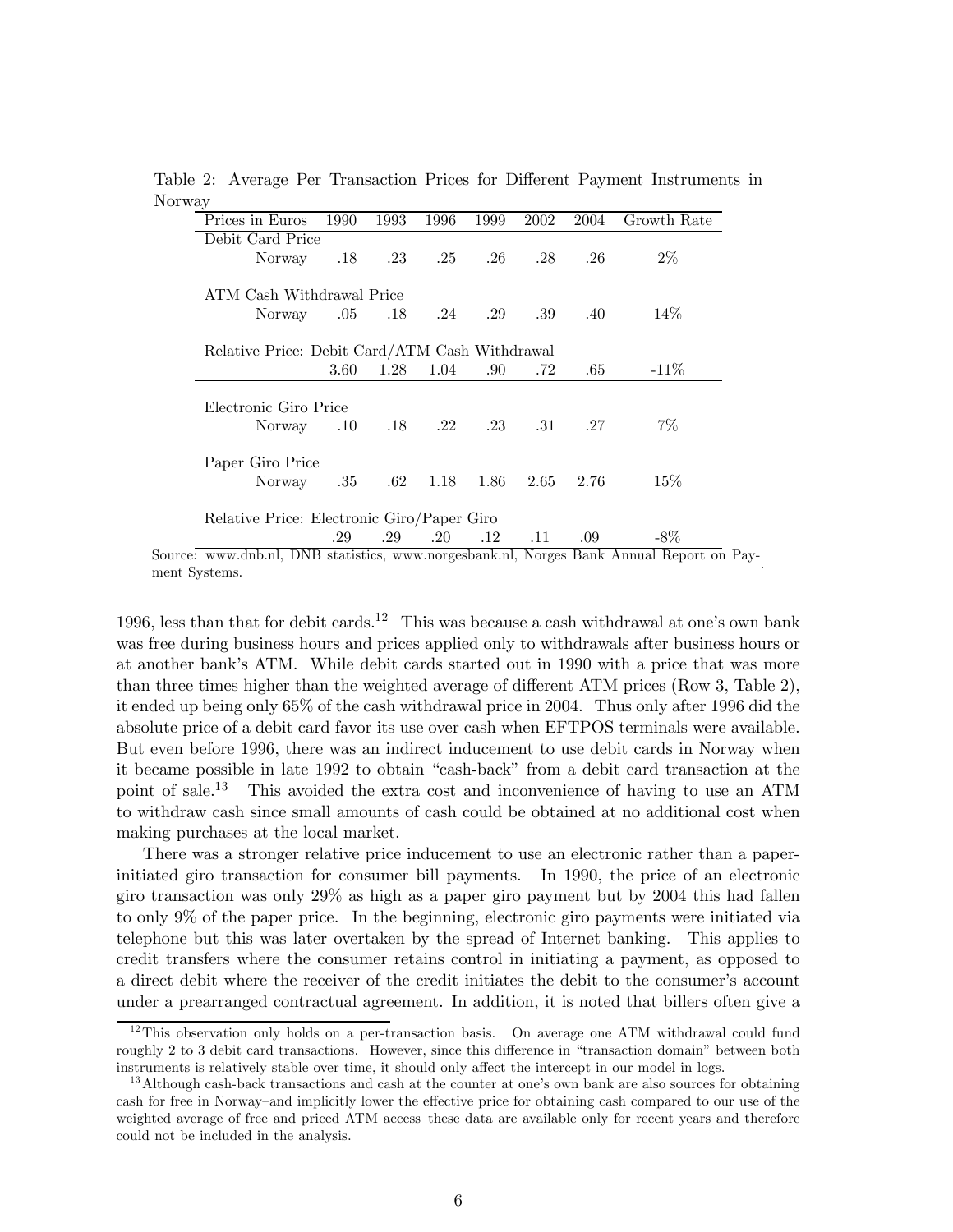slight discount to customers that pay by direct debit, thus creating a price advantage over an electronic giro. Due to lack of data, this relative price discount could not be taken into consideration here.

It is important to note that the prices charged in Norway do not cover the full bank cost of making a payment (c.f., Flatraaker and Robinson, 1995; Gresvik and Øwre, 2003). In 1988, transaction prices covered only around 25% of the banks' payment cost but this coverage had risen to around  $70\%$  in  $2001.<sup>14</sup>$ 

#### 2.3 Terminal Availability and Levels of Consumption

While relative prices provide an inducement to use electronic payments at the point of sale, this can be accomplished only if a merchant has an EFTPOS terminal that can be used. This observation points to the two-sided nature of the payment market which influences the adoption rate of new payment instruments. In particular, the market for electronic payment services is considered a two-sided market in the sense that both consumers and merchants are needed simultaneously to demand and "consume" card payments. Suppliers of payment card services (or so-called "platforms") can effectively cross-subsidize between merchants and consumers through differential pricing to stimulate this demand. In two-sided markets, typically only one side is charged on a transaction basis while the other side obtains the service (almost) for free in order to generate greater demand.<sup>15</sup> Indeed, merchants value a wide diffusion of payment cards among consumers while consumers benefit from high terminal density at retail locations that accept their cards. In our analysis, payment card and ATM terminal density are included to take this two-sided effect into account in explaining relative payment card usage.

Table 3 shows the number of EFTPOS terminals in place in Norway and the Netherlands over 1990-2004 per one million of population (which controls for differences in population size).<sup>16</sup> As shown in the first two rows, Norway had almost twice as many debit card terminals as the Netherlands in 2004 and this difference was far more extreme in earlier periods. While the growth of EFTPOS terminals has been more than twice as rapid in the Netherlands, it still has a long way to go to provide the same density of terminal access as Norway. By this measure alone, it really would not be possible—regardless of any price incentive—for consumers in the Netherlands to use debit cards with the same intensity per person as they do in Norway. As noted earlier, there is no price incentive to use debit cards in the Netherlands so there are two reasons—no price incentive and fewer EFTPOS terminals per person—to expect that the Netherlands would use debit cards less intensively than in Norway. Even so, as shown below, it is difficult to separate the effect of prices from terminal availability on debit card and ATM use.

The same "separation problem" exists for cash withdrawals at ATMs. Norway prices ATM withdrawals while the Netherlands does not and for the entire period Norway also provided a greater density of ATMs to withdraw cash from (Row 3, Table 3). Separating the

<sup>&</sup>lt;sup>14</sup>The relationship between fees and underlying costs is different in Sweden with surplus bank revenues from card transactions cross-subsidizing the expense of providing cash, distorting resource allocation (Sveriges Riksbank, 2004).

 $15$  In Norway, the consumer side is directly charged for its use of payment instruments while in the Netherlands the retailer side of the market pays per transaction. Bolt and Tieman (2004) provide an explanation for these widely observed completely skewed pricing strategies in two-sided markets. See Rochet and Tirole (2003) for a rigorous analysis of two-sided markets and competition.

 $^{16}$  In 2004, the population in the Netherlands was 16.3 million; in Norway it was 4.6 million.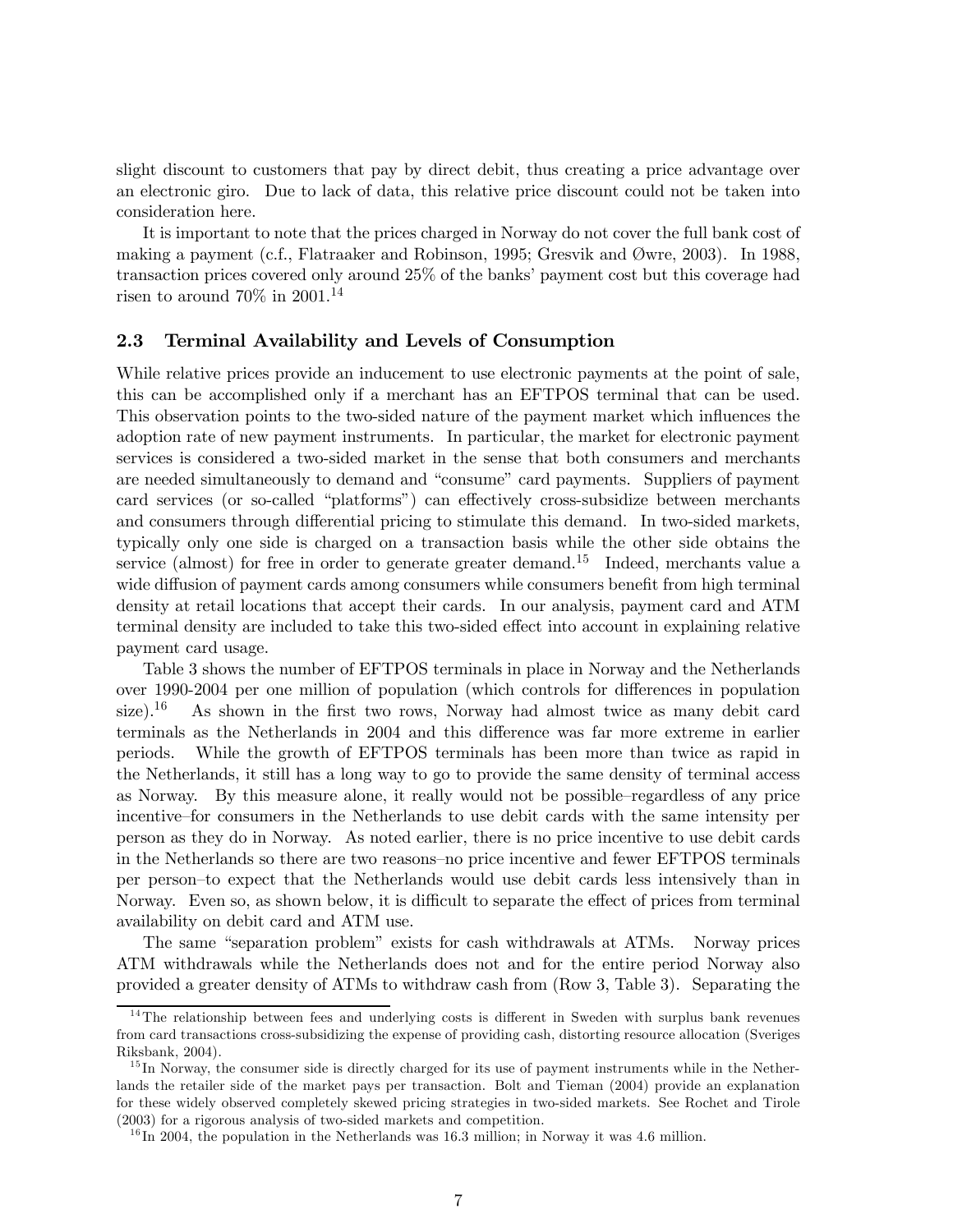| Table 3: Terminal Availability, Real Consumption, and Demographic Influences on |  |  |  |
|---------------------------------------------------------------------------------|--|--|--|
| Payment Instrument Use                                                          |  |  |  |

|                                                | 1990                                             | 1993  | 1996  | 1999   | 2002   | 2004   | Growth Rate |  |
|------------------------------------------------|--------------------------------------------------|-------|-------|--------|--------|--------|-------------|--|
|                                                | Debit Card EFTPOS Terminals (per mil population) |       |       |        |        |        |             |  |
| Norway                                         | 2,487                                            | 6,324 | 8,932 | 13,214 | 17,723 | 21,091 | $15\%$      |  |
| <b>Netherlands</b>                             | 148                                              | 1,600 | 6,170 | 9,176  | 10.941 | 11,967 | $34\%$      |  |
|                                                |                                                  |       |       |        |        |        |             |  |
|                                                | ATM Terminals (per mil population)               |       |       |        |        |        |             |  |
| Norway                                         | 419                                              | 396   | 426   | 451    | 484    | 473    | $0.8\%$     |  |
| Netherlands                                    | 180                                              | 291   | 395   | 421    | 465    | 468    | $6.6\%$     |  |
|                                                |                                                  |       |       |        |        |        |             |  |
| Real Per Capita Personal Consumption (in 1000) |                                                  |       |       |        |        |        |             |  |
| Norway                                         | 11.9                                             | 12.1  | 13.9  | 15.1   | 17.8   | 16.7   | $2.3\%$     |  |
| Netherlands                                    | 9.2                                              | 9.3   | 9.9   | 10.9   | 11.4   | 11.3   | $1.4\%$     |  |
|                                                |                                                  |       |       |        |        |        |             |  |
| Share of Young Adults in Population            |                                                  |       |       |        |        |        |             |  |
| Norway                                         | 8.0                                              | 7.8   | 7.2   | 6.4    | 6.0    | 6.0    | $-1.9\%$    |  |
| Netherlands                                    | 8.5                                              | 8.2   | 7.0   | 6.1    | 6.0    | 6.0    | $-2.3\%$    |  |

Source: www.dnb.nl, DNB statistics,National Accounts, Dutch CBS, www.norgesbank.nl, Norges Bank Annual Report on Payment Systems, IFS.

price effect from the terminal effect for ATM cash withdrawals may be somewhat easier here since by 2004 both countries had almost the same ATM density but withdrawals were priced only in Norway and, compared to the Netherlands after 1993, per person use in Norway was correspondingly less (Row 3, Table 1).<sup>17</sup>

Inferences on the relative importance of pricing may be more accurate if two other possible, but small, influences on payment choice are considered. One concerns differences in the level of real per capita personal consumption between the two countries, since higher levels of real consumption tend to be associated with larger numbers of transactions.18 A second influence concerns the possibility that changes in the number of young adults in both countries may affect differences in new payment adoption rates. Consumer surveys indicate that young adults and higher income individuals adopt new payment arrangements more rapidly than others even without pricing. But direct pricing could well affect the adoption rates of those with greater habit persistence, a lower opportunity cost, or who do not value much the added convenience or security that electronic payments can offer.

The level and variation of both per capita consumption and the share of young adults in the population over time are illustrated in the bottom half of Table 3. Real per capita consumption in Norway was 29% greater than that in the Netherlands in 1990 but rose to be

 $17$ As Norway is roughly nine times larger than the Netherlands, differences in population density may compromise the usefulness of our availability measure of ATM and EFTPOS terminals. However, both countries are highly urbanized which is probably the most important driver for installing terminals. In Norway, the five largest cities account for about 25% of total population but for only 1% of total geographic area (see Norway Statistics, www.ssb.no). Less extreme, in the Netherlands, the 10 largest cities make up roughly 20% of Dutch population with 3.5% of the area (see CBS statistics, www.cbs.nl.). Since this difference in densities is effectively a constant over 15 years, in our log-difference equation its impact would affect only the intercept and not the slope parameter, which is our terminal elasticity.

<sup>&</sup>lt;sup>18</sup> All monetary values for Norway (prices as well as real consumption) have been translated from Norwegian kroner into euros using a purchasing power parity exchange rate. Also, real per capita consumption in Norway includes oil revenues only indirectly as some of this revenue is used to finance government expenditures which likely reduces taxes from what they would otherwise be, permitting real consumption to be larger.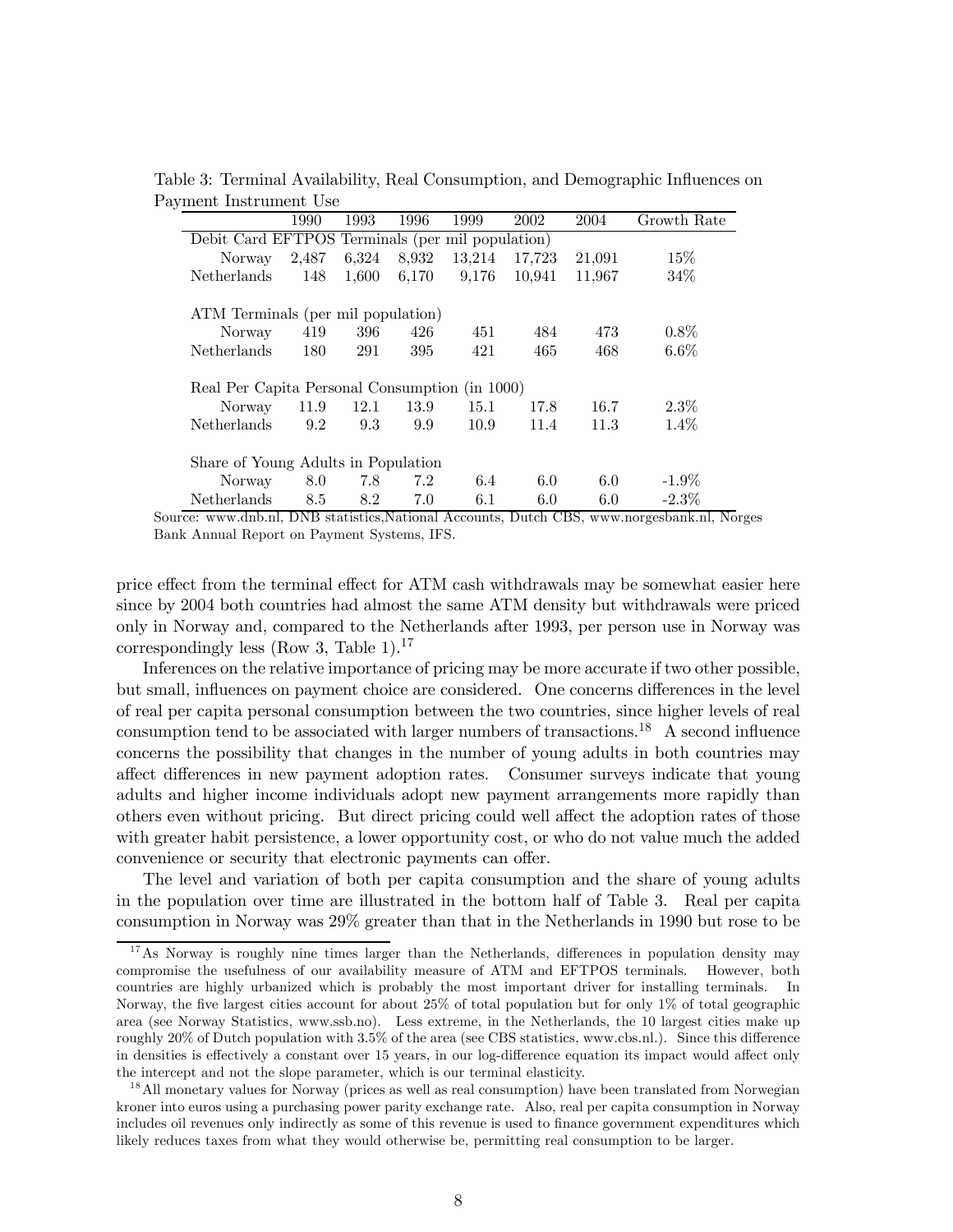48% higher in 2004. This difference should be associated with a rising number of all types of transactions in Norway relative to the Netherlands. There are smaller differences between these two countries in the shares of young adults—new entrants into the labor force aged 20 to 24. Indeed, these shares are falling in both countries.<sup>19</sup>

# 3 A Country-Difference Model of Payment Choice

#### 3.1 A Country-Difference Model

Differences between Norway and the Netherlands are used to try to explain per capita use of debit cards, ATM cash withdrawals, and electronic and paper giro payments. As outlined above, the main influences on payment use and composition are differences in the number of EFTPOS and ATM terminals per million population, the prices being charged in Norway (positive) and the Netherlands (zero), and differences in the level of real per capita consumption. Our time period is short (only 15 years) as time-series data on payment instrument use has only recently been deemed important enough to be routinely collected at the country level by government agencies. While some time-series on some payment types do exist for longer periods in some countries, this information is not comprehensive nor are payment instrument prices available since very few types of payment services are directly priced. Norway is the exception that allows us to undertake this analysis. These data constraints impose a parsimonious specification on our explanatory four-equation model:

$$
CARD_t = \alpha_1 + \alpha_2 CARDTERMINAL_{t-1} + \alpha_3 CARDPRICE_t + 1/2(\alpha_{22} CARDTERMINAL_{t-1}^2 + \alpha_{33} CARDPRICE_t^2) + \alpha_{23} CARDTERMINAL_{t-1} * CARDPRICE_t + \alpha_4 CONSUMPTION_t + \varepsilon_{1t}
$$
\n(1)

$$
ATM_t = \beta_1 + \beta_2 ATMTERMINAL_{t-1} + \beta_3 CARDPRICE_t + 1/2(\beta_{22}ATMTERMINAL_{t-1}^2 + \beta_{33} CARDPRICE_t^2) + \beta_{23}ATMTERMINAL_{t-1} * CARDPRICE_t + \beta_4 CONSUMPTION_t + \varepsilon_{2t}
$$
\n(2)

$$
EGIRO_t = \gamma_1 + \gamma_2 EGIROPRICE_t + 1/2(\gamma_{22} EGIROPRICE_t^2) + \gamma_3 CONSUMPTION_t + \varepsilon_{3t}
$$
\n(3)

$$
PGIRO_t = \delta_1 + \delta_2EGIROPRICE_t + 1/2(\delta_{22}EGIROPRICE_t^2) + \delta_3CONSUMPTION_t + \varepsilon_{4t}.
$$
\n(4)

In the variable definitions, NOR indicates Norway and NL indicates Netherlands and differences between these countries are expressed in index form:<sup>20</sup>

 $19$  Demographic variables are typically extremely smooth series. In implementation, these variables created convergence problems in our system estimations and were deleted.

 $^{20}$ In many cases, the log of the absolute difference in our variables between countries was negative (or changed from positive to negative) so all variables are expressed as the log of the ratio or index of the difference between countries.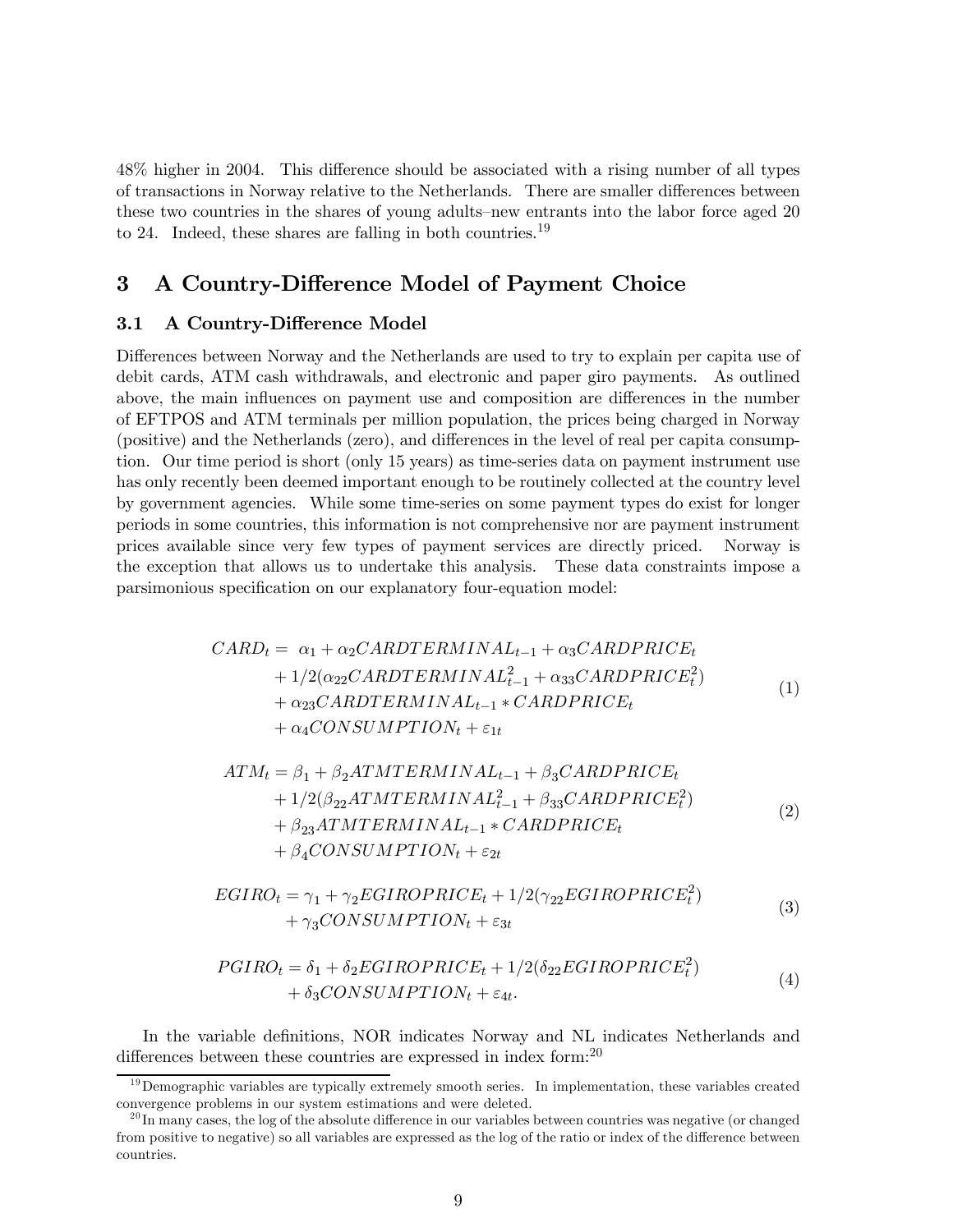| CARD               | $=$ ln (NOR debit card use/NL debit card use),             |
|--------------------|------------------------------------------------------------|
|                    | on a per person basis;                                     |
| CARDTERMINAL       | $=$ ln (NOR card terminals/NL card terminals),             |
|                    | per million population;                                    |
| CARDPRICE          | $=$ ln (NOR card price/NOR ATM price);                     |
| <b>CONSUMPTION</b> | $=$ ln (NOR personal consumption/NL personal consumption,  |
|                    | real per capita;                                           |
| ATM                | $=$ ln (NOR ATM cash withdrawals/NL ATM cash withdrawals), |
|                    | per person;                                                |
| <i>ATMTERMINAL</i> | $=$ ln (NOR ATM terminals/NL ATM terminals),               |
|                    | per million population;                                    |
| <b>EGIRO</b>       | $=$ ln (NOR electronic giro use/NL electronic giro use),   |
|                    | per person;                                                |
| EGIROPRICE         | $=$ ln (NOR electronic giro price/NOR paper giro price);   |
| PGIRO              | $=$ ln (NOR paper giro use/NL paper giro use),             |
|                    | per person.                                                |

Since debit card and ATM terminals have to be in place before consumers can use them, and even when in place typically have a lag before they are used at a significant level, these two terminal variables are lagged by one year in the model to give a closer correspondence between the exogenous availability of new terminals and their possible effect on use. Prices, of course, also have to be known before they can affect payment choice. The lag here is likely much shorter and prices are specified as exogenous and contemporaneous.<sup>21</sup>

Looking at the data, it appears that the two countries differ in when they introduced electronic payment instruments. In the Netherlands, usage of the electronic giro was on a higher level than in Norway in 1990 whereas Norway had a higher density of ATM and EFTPOS terminals. This "starting value" problem is taken into account in our logarithmic specification through the intercept which is not restricted to a value of 1 (which would imply equal starting values for 1990).

#### 3.2 Illustrating the Determinants of Payment Composition

While our model looks different from the usual demand equation specification used to estimate price effects on payment instrument use in a single country (c.f., Humphrey, Kim, and Vale, 2001), the same variables—quantity of use, levels of own price, substitute price, and income (via consumption)—are included in the analysis. Ideally, we would like to run an experiment where there are no price inducements to affect consumer choice of payment instruments in a country, observe the rate of adoption of electronic payments based solely on non-price considerations along with terminal availability (if required), and then re-run the experiment adding price inducements in order to separate price from non-price effects. This would address the omitted variable problem of unknown non-price attributes of different payment instruments.<sup>22</sup> Our use of two countries-one with pricing, one without-addresses the nonprice attribute omitted variable problem if country differences in non-price attributes are relatively small, as seems likely. In any case, we also estimate the effect of pricing in one

 $^{21}$ The effects of different lag arrangements on the results are noted in Section 4.

 $22$  For example, if an electronic payment instrument offers significant convenience or security benefits compared to its paper-based alternative, then pricing the paper instrument higher than its electronic alternative would likely generate a larger price response than if such non-price attributes did not exist.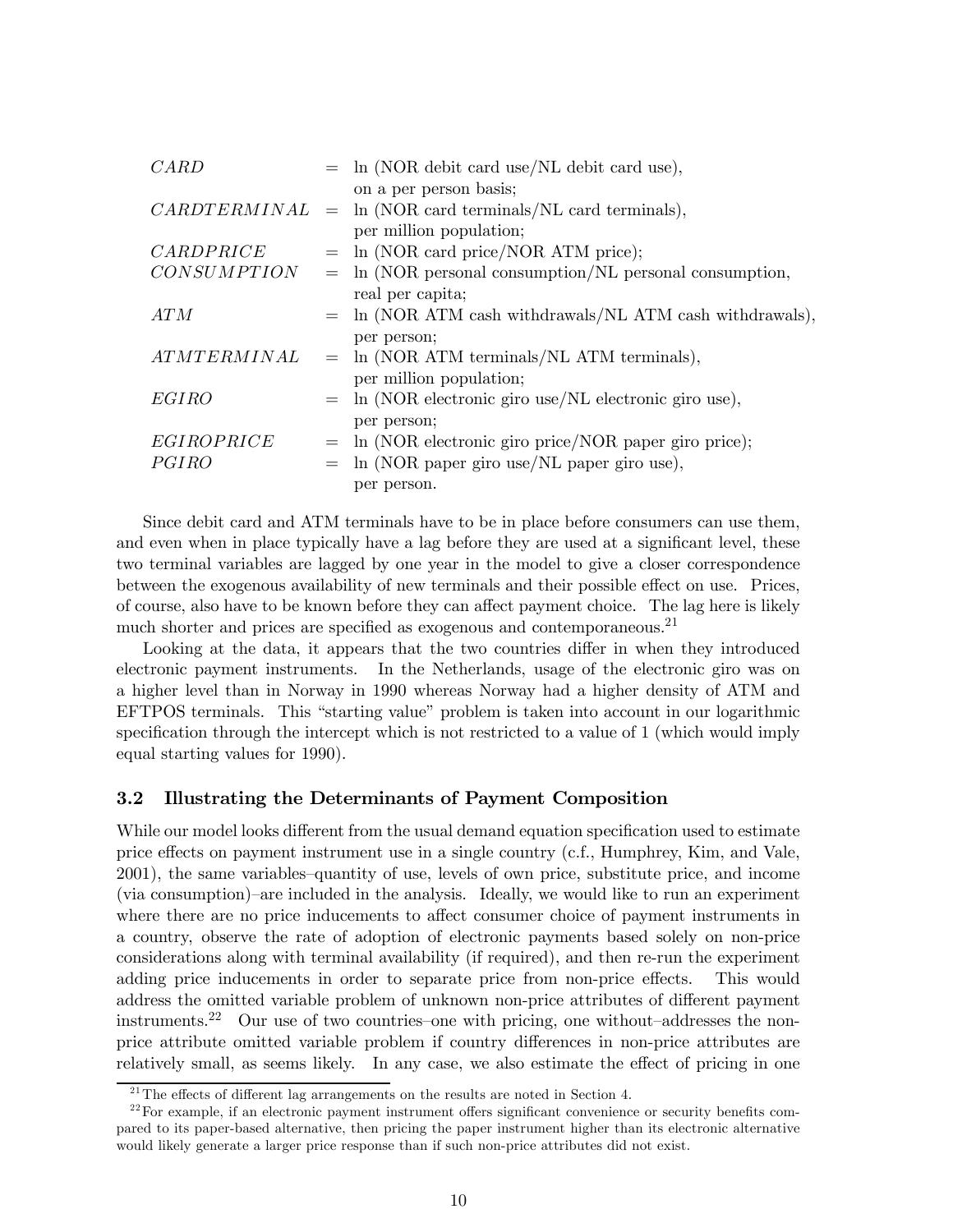country (Norway) below but are aware that these results may incorporate unknown non-price attributes.

The observed relationships underlying our four-equation model are illustrated in the two figures below. In Figure 1, the price of debit cards in Norway is steadily falling relative to the weighted average price actually incurred for an ATM cash withdrawal over 1990-2004 (line with circles). Although the relative price of debit cards was falling, the absolute price was higher than a weighted average of ATM cash withdrawal prices up until 1996 (Table 2). Thus it is not surprising that relative debit card use in Norway compared to the Netherlands was falling (as seen in the top line with boxes) up until 1997. After 1996-97, the absolute price of debit cards in Norway was less than an ATM cash withdrawal and debit card use in Norway expanded slightly faster than in the Netherlands (which did not have this price inducement).23 While a falling relative price is expected to promote use, this apparently occurred only when the price of a debit card transaction was absolutely less than an ATM withdrawal. Overall, the pattern of debit card and ATM prices in Norway reduced debit card use relative to the Netherlands up to 1996 and expanded it slightly afterward (shown as a slight rise in the top line with boxes after 1996). Thus we should not expect a strong price elasticity response for debit card use. And, indeed, the response we obtain is weak.

The situation for ATMs is essentially the reverse. The average ATM price is lower than that for debit cards in Norway over 1990-1996 so ATM use in Norway may be expected to exceed that in the Netherlands where these prices are the same (both at zero). But ATM use in Norway expands at a slower rate than in the Netherlands up until 1995 (as the bottom line with boxes falls over this period). After 1998 when the debit card price is absolutely lower than the ATM price, Norwegian ATM use falls slightly relative to the Netherlands. Consumer choice seems to be affected by absolute prices as well as changes in relative prices.

For debit cards as well as ATMs, use seems to closely follow the availability of terminals needed for these transactions. This implies a positive relationship. As shown below, however, ATM terminal availability appears to have gotten ahead of terminal use in both countries toward the end of our period, leading to a negative relationship where terminals expand but use falls.

The price-use relationship for electronic and paper giro transactions seems clearer, perhaps because there are no "terminal constraints" and likely weaker non-price attributes to potentially confound the effect of prices on relative giro use.<sup>24</sup> In Figure 2, the price of an electronic giro transaction in Norway falls relative to paper only after 1993 (line with circles). Importantly, and unlike the debit card to ATM price relationship, the electronic giro price is always absolutely lower than the paper price in Norway. Thus use of electronic giro payments in Norway is seen to rise relative to that in the Netherlands over the whole period (bottom line with boxes) while the relative use of paper giros falls—although only slightly—after 1995 (top line with boxes). The relationships illustrated in Figure 2 indicate that the relative level of payment prices, as well as the change in relative prices over time, is important in determining relative payment use for giro payments. The same holds for debit card and ATM use in Figure 1.

 $^{23}$ This is where the ratio of the debit card to ATM price equaled one so the log of this value (the line with circles) was at zero in the figure. The curves in all figures are cubic splines of plotted actual observations.

 $24$ While an Internet connection is needed for consumers to make an electronic credit transfer, this is not needed for a direct debit. As well, the number of Internet connections far exceeds the number of Internet banking users so an Internet connection does not act as a binding "access constraint" in the same manner as a debit card or ATM terminal. Obviously, the same holds for telephone connections and telephone giros.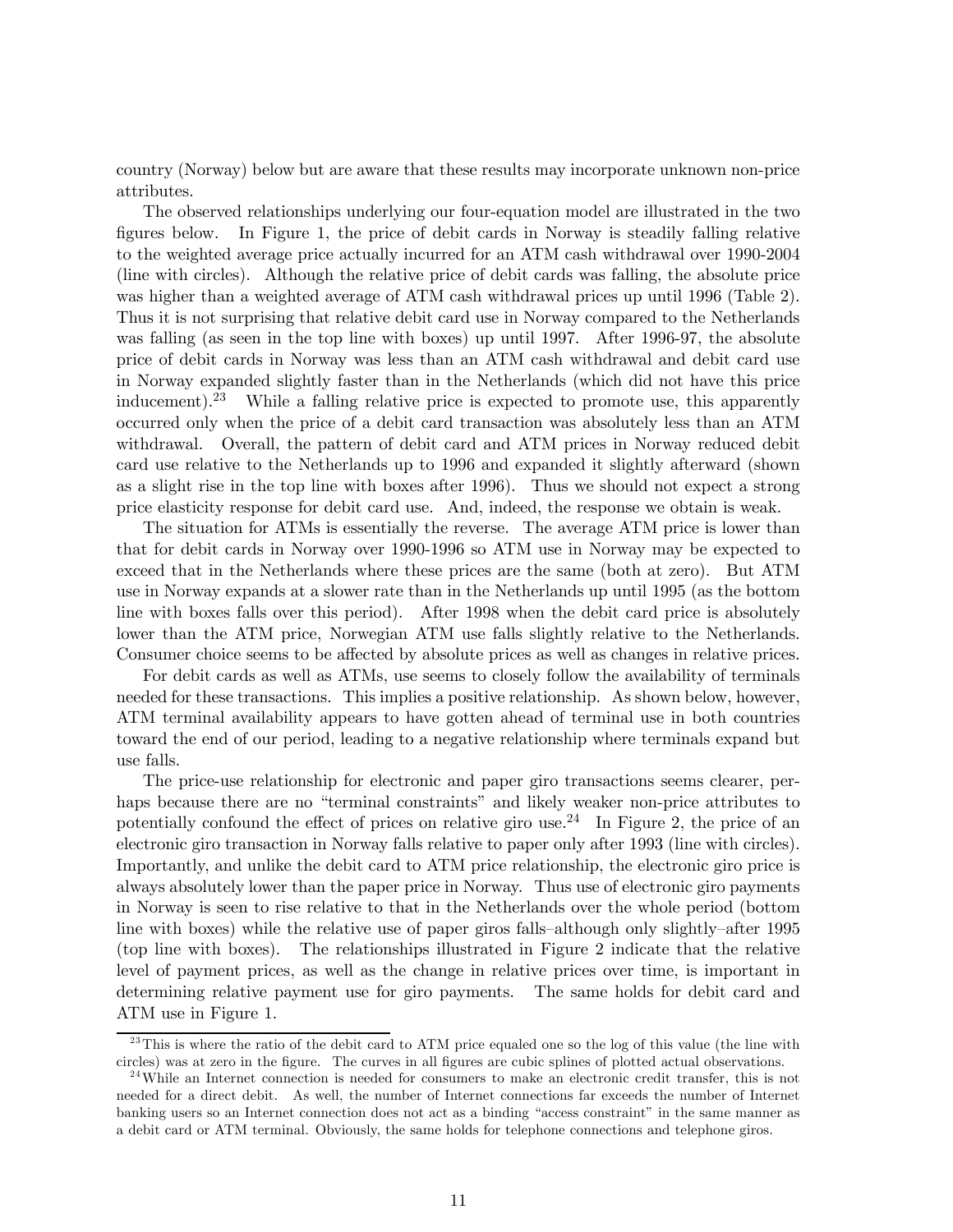



# 4 Estimation Results and the Effect of Price on Payment Instrument Use

The system of equations (1) to (4) was estimated in a seemingly unrelated regression framework to allow for the possible correlation between errors in locally identifying debit card use with those for ATM cash withdrawals and similarly for electronic and paper giro use. The estimated parameters and their associated t-statistics are shown in the Data Appendix. With 15 observations per equation, there are 38 degrees of freedom  $(d.f. = 4*15 - 22)$ . As expected from viewing Figures 1 and 2, the explanatory power of the model was high (the respective  $R^2$ s were .98, .99, .87, and .80 from the system estimation). While the variables are not I(0) and only infrequently bivariately cointegrated, the Durbin-Watson statistics suggest no serious positive autocorrelation of residuals (the D-W values were, respectively, 2.12, 2.80, 1.86, and 2.03). This is confirmed by analyzing the estimation results using first differenced data as well as an error correction specification. In addition, the relationships shown in the figures appear to be reasonable and expected from theory so the degree of spurious correlation, if any, is likely to be small. We feel that these findings support the results of our preferred model using levels data. Naturally, given the small sample size, any strict interpretation of the estimated elasticities needs to be accompanied by sufficient caution.

#### 4.1 The Effect of Price on Payment Use

The derivatives of equations (1) to (4) with respect first to relative prices and then with respect to lagged terminal availability are shown in Column 1 of Table 4 (and they are all significantly different from zero). A 10% reduction in the price of debit cards relative to an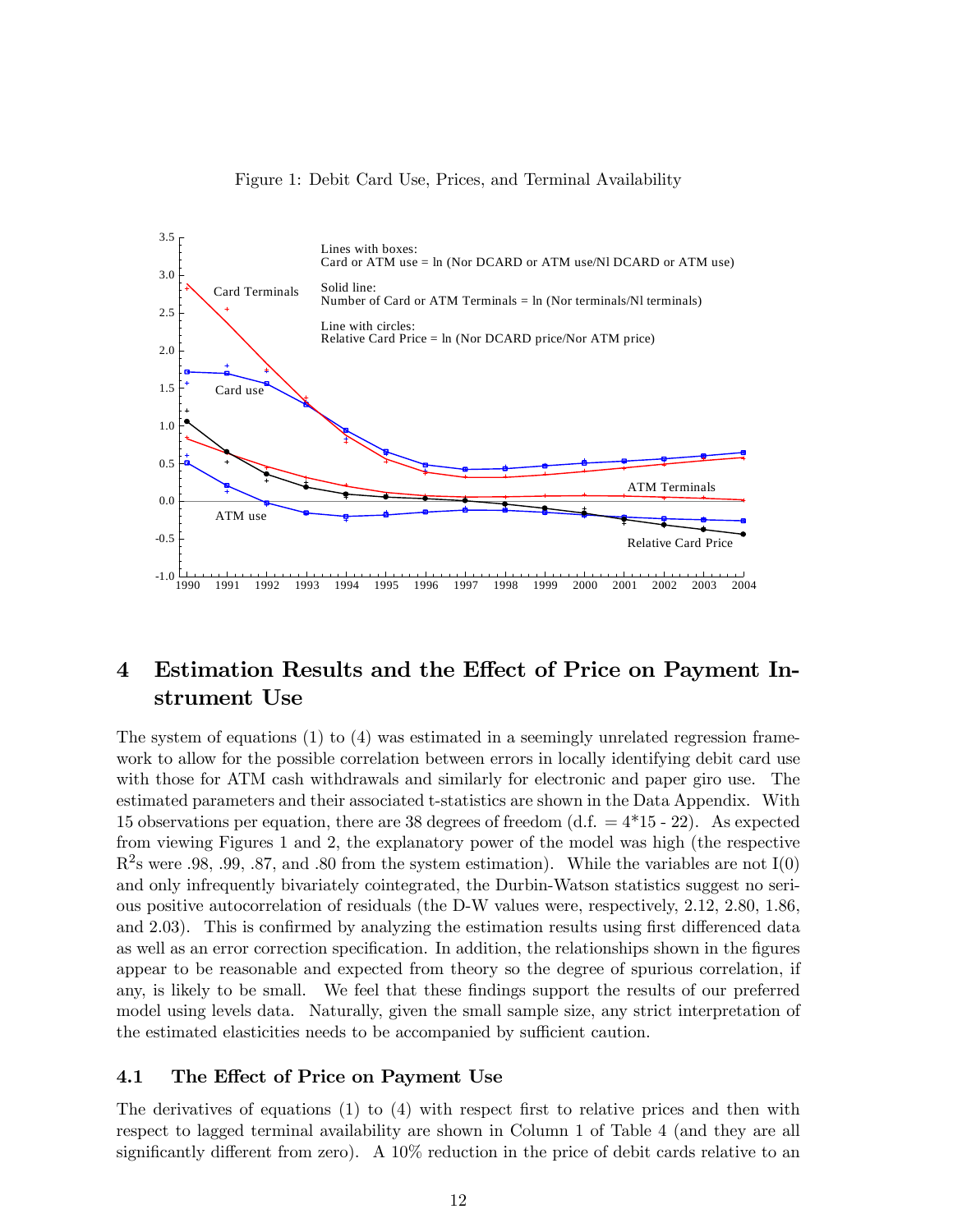

ATM cash withdrawal is associated with a 2.2% rise in the relative use of cards in Norway compared to the Netherlands (which has a zero explicit price for both cards and ATMs). At the same time, a 10% increase in debit card terminals in Norway relative to the Netherlands is associated with a 5.3% rise in debit card use in Norway relative to the Netherlands. As seen in the table, lagging both terminals and prices by one period doubles the strength of the price response (from -.22 to -.48) but does not alter the terminal elasticity. Assuming no lags, however, increases considerably the apparent responsiveness of debit card use to changes in terminal availability—making it almost one-to-one in percentage terms—but the trade-off is to generate a price elasticity insignificantly different from zero.

Over 1990-2004, the price of ATMs in Norway rose relative to debit cards. The price elasticity suggests that a 10% rise in the relative price of ATMs is associated with a 2.3% decrease in relative use.<sup>25</sup> Numerically, this is very similar to the result for the debit card equation where a 10% reduction in the relative price of debit cards gives a 2.2% rise in relative use.26 The ATM terminal elasticity, however, has an unexpected sign and is negative at its mean. When evaluated yearly, the terminal elasticity is positive over 1990-1994 but the negative relationship for the remaining years dominates, giving a negative mean. Looking more closely at ATM use and terminal availability (Tables 1 and 3) suggests that the source of the negative elasticity is that per person ATM use in Norway reaches a peak in 1998 and then falls while ATM availability in Norway reaches a peak five years later in 2003. Similarly, ATM use in the Netherlands peaks in 2001 but terminals continue to expand. The apparent

<sup>&</sup>lt;sup>25</sup> Since the price ratio used in the ATM equation is the same as that used in the debit card equation–ln (Norway debit card price/Norway ATM price)—the negative debit card price elasticity would become a positive elasticity in the ATM equation.

 $26$ The ATM price effect is larger when both terminals and prices are lagged in the model.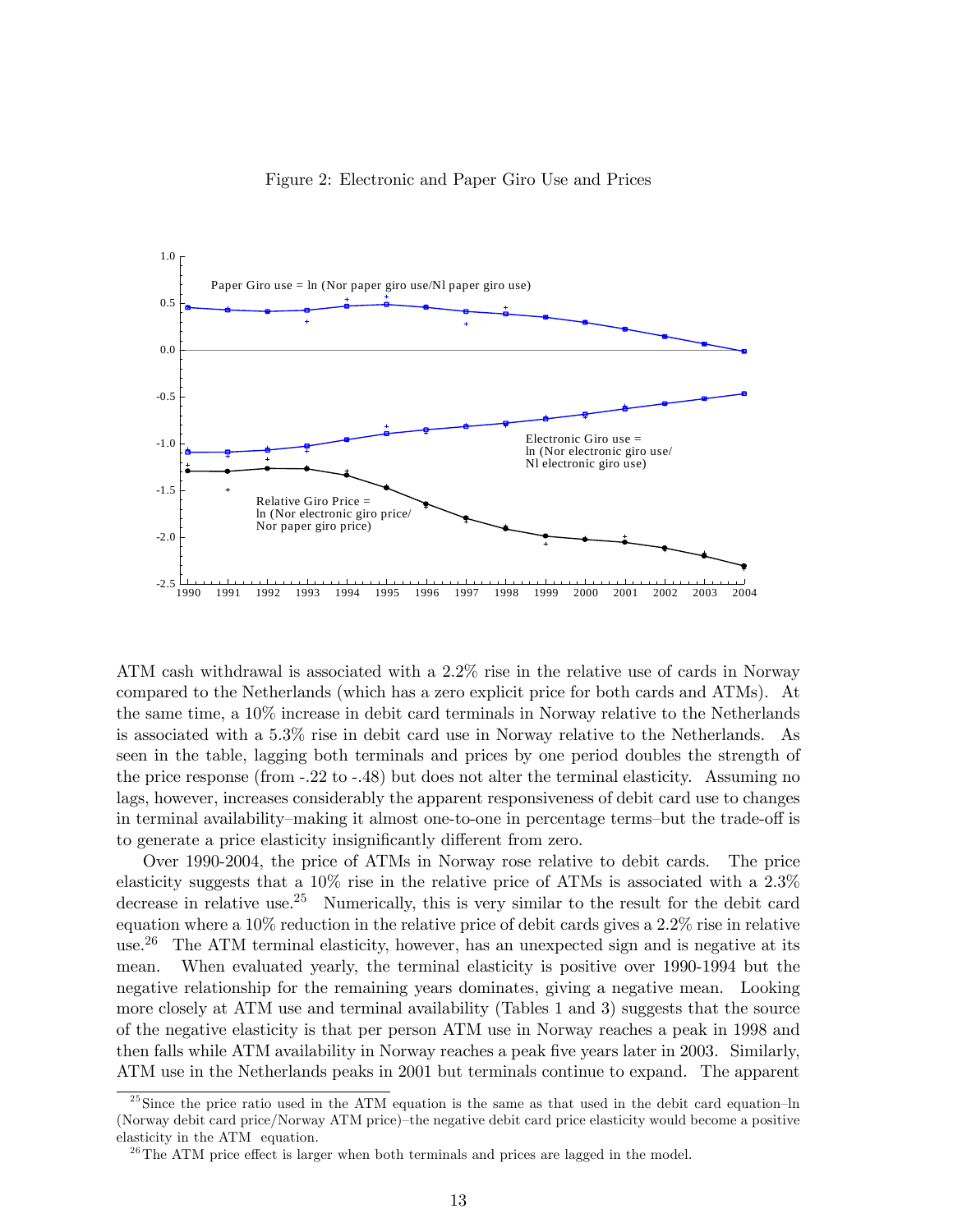| Taple 4. I flue and Terminal Liastichues Under Different Model Specifications        |                                                                     |                                               |         |        |                             |
|--------------------------------------------------------------------------------------|---------------------------------------------------------------------|-----------------------------------------------|---------|--------|-----------------------------|
|                                                                                      | Lagged                                                              | Lagged Terminals No Lags                      |         |        | Separate Prices             |
|                                                                                      | Terminals                                                           | and Prices                                    |         | Own    | Substitute                  |
| Debit Card                                                                           |                                                                     |                                               |         |        |                             |
| Price Effect                                                                         | $-.22*$                                                             | $-48*$                                        | $-.06$  | $-.19$ | $-.03$                      |
| Terminal Effect                                                                      | $.53*$                                                              | $.57*$                                        | $.94*$  |        | $.49*$                      |
| ATM Cash Withdrawal                                                                  |                                                                     |                                               |         |        |                             |
| Price Effect                                                                         | $-23*$                                                              | $.31*$                                        | $.29*$  |        |                             |
| Terminal Effect                                                                      | $-.16*$                                                             | $-.49*$                                       | $-.35*$ |        | $-0.85^*$ $-0.35^*$ $\cdot$ |
| Electronic Giro                                                                      |                                                                     |                                               |         |        |                             |
| Price Effect                                                                         | $-.46*$                                                             | $-.53*$                                       | $-.44$  | $21*$  | $.10*$                      |
| Paper Giro                                                                           |                                                                     |                                               |         |        |                             |
| Price Effect                                                                         | $.27*$                                                              | $.25*$                                        | $.33*$  | $-.03$ | .03                         |
| $\sim$<br>$\mathbf{1}$ $\langle \psi \rangle$ $\mathbf{1}$ $\mathbf{1}$ $\mathbf{1}$ | $\blacksquare$<br>$\mathbf{L}$<br><b>Contract Contract Contract</b> | $\sim$ 1 $\sim$<br>$\mathbf{11}$ $\mathbf{1}$ |         |        |                             |

Table 4: Price and Terminal Elasticities Under Different Model Specifications

Starred (\*) values indicate a P-value smaller than .01 in a two-tailed t test.

explanation for the negative ATM terminal elasticity is that ATM use has reached saturation (due in part to the price disincentive) while terminals are still being added, giving the result that terminals are expanding while use is falling.

The estimated price effects for electronic and paper giro payments conform to expectations since, when the relative price of electronic giro transactions falls 10%, relative use of this instrument in Norway rises 4.6% compared to the Netherlands. Similarly, a 10% increase in the relative price of paper giro payments is associated with a 2.7% reduction in relative use between the two countries.<sup>27</sup> Our preferred model in equations (1) to (4) was respecified so that direct debits, which comprise 10% of electronic giro payments in Norway but 56% in the Netherlands, were deleted from the electronic giro use and price data. This had almost no effect on the results shown in Column 1 of Table 4. Equations (1) to (4) were respecified again to include checks with ATMs so that both can substitute with debit cards. Checks were important in the early 1990s, had a high price, and their use effectively fell to zero by 2004. Nothing of substance was changed except that the debit card price elasticity lost significance.

Real per capita personal consumption was markedly higher in Norway and growing faster than in the Netherlands. We expected that this would have a significantly positive effect on expanding relative electronic payment use in Norway. However, as seen in the Data Appendix where the parameter results are shown, the effect of real per capita personal consumption on payment use was insignificant in all four equations.

Just as an exercise, equations (1) to (4) were simplified by deleting the squared terminal, squared price, and terminal-price interaction variables. Then the remaining price ratio in each equation (e.g., debit card price/ATM price and electronic giro price/paper giro price) was reexpressed as the log of separate own and substitute price variables for each equation. The resulting own and substitute price elasticities, along with the reestimated terminal effect, are shown in the last two columns of Table 4. Our preferred model (in Column 1) is specified in ratio form, due to our limited sample, but it is of interest to see the implied own and cross-

 $27$  Since the same price ratio is used in both the electronic and paper giro equations–ln (Norway electronic giro price/Norway paper giro price), the negative electronic giro price elasticity would become a positive elasticity in the paper giro equation.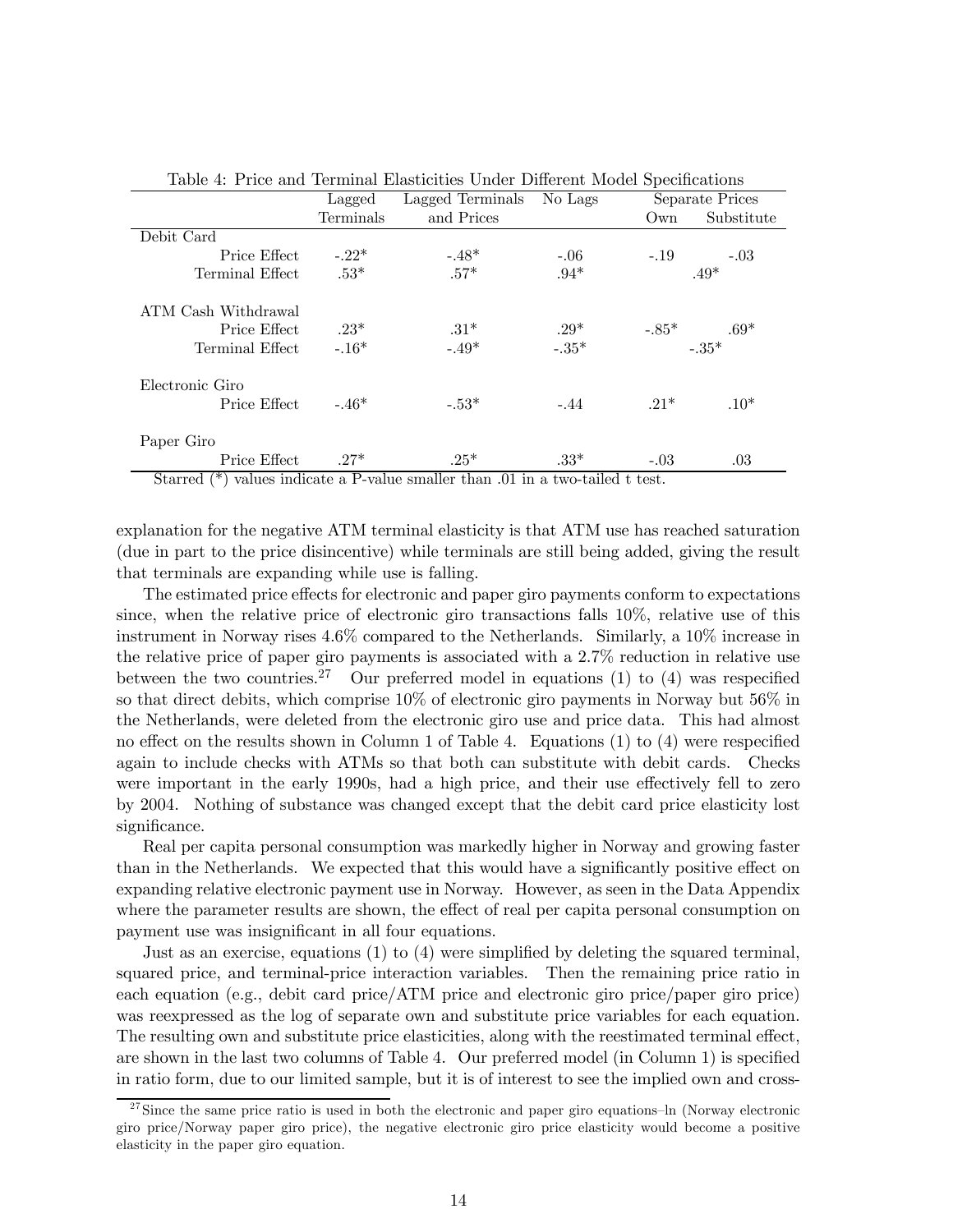price elasticities that result from estimating each price elasticity separately. All but one own price elasticity is negative and three of the four cross-price elasticities are positive (as would be expected for a substitute payment instrument). However, considering that only one negative own elasticity and two positive cross elasticities were significant, it seems that the price effects are not very strong.

An earlier study of the effects of payment instrument pricing in Norway over 1989-1995 found significant and inelastic own price elasticities for debit cards (-.35) and ATM cash withdrawals (-.55) along with significant substitution between debit cards and ATMs which ranged from -.11 to -.46 (see Humphrey, Kim, and Vale, 2001). Although this study did not control for terminal availability as we do, the results obtained do not greatly differ from ours. In both studies, own price elasticities are all inelastic and debit cards significantly substitute for ATM cash withdrawals with an elasticity less than .50.

#### 4.2 An Error Correction Specification

Although our model is specified in log-differences between Norway and the Netherlands, the variables used in our system estimation are non-stationary. As the estimation results may be biased and could reflect spurious correlations, our model was reestimated in first difference and error-correction forms. The model in levels, in first differences, or in error correction form are all nested within an "autoregressive distributed lag" framework. The imposed restrictions in this framework are linear and easily tested.

To illustrate, consider the following extension of equation (1), written in an autoregressive distributed lag regression format by adding lagged endogenous and exogenous variables:<sup>28</sup>

$$
CARD_t = \alpha + \gamma CARD_{t-1} + \delta_1 CARDPRICE_t + \delta_2 CARDPRICE_{t-1}
$$
  
+  $\beta_1 CARDTERMINAL_{t-1} + \beta_2 CARDTERMINAL_{t-2} + u_t$ . (5)

The simultaneous restrictions  $\gamma = \beta_2 = \delta_2 = 0$  bring us back to a model specified in (current) levels only. Without affecting its ability to explain the data or changing the least squares estimates of the parameters of interest, (5) may be rewritten as:

$$
\Delta CARD_t = \alpha + (\gamma - 1)CARD_{t-1} + \beta_1 \Delta CARDTERMINAL_{t-1} + (\beta_1 + \beta_2)CARDTERMINAL_{t-2} + \delta_1 \Delta CARDPRICE_t + (\delta_1 + \delta_2)CARDPRICE_{t-1} + u_t.
$$
 (6)

Imposing the simultaneous restrictions  $\gamma = 1$ ,  $\beta_1 + \beta_2 = 0$ , and  $\delta_1 + \delta_2 = 0$  generates a model specification in first differences that can be tested using a Wald test.

Alternatively, (5) may be rewritten in error correction form:

$$
\Delta CARD_t = \alpha + \beta_1 \Delta CARDTERMINAL_{t-1} + \delta_1 \Delta CARDPRICE_t + (\gamma - 1)(CARD_{t-1} - \lambda_1 CARDTERMINAL_{t-2} - \lambda_2 CARDPRICE_{t-1}) + u_t,
$$
\n(7)

 $2<sup>28</sup>$  Note that compared to equation  $(1)$ , the squared variables, interaction terms, and consumption have been excluded. These additional variables could be included without affecting our illustration.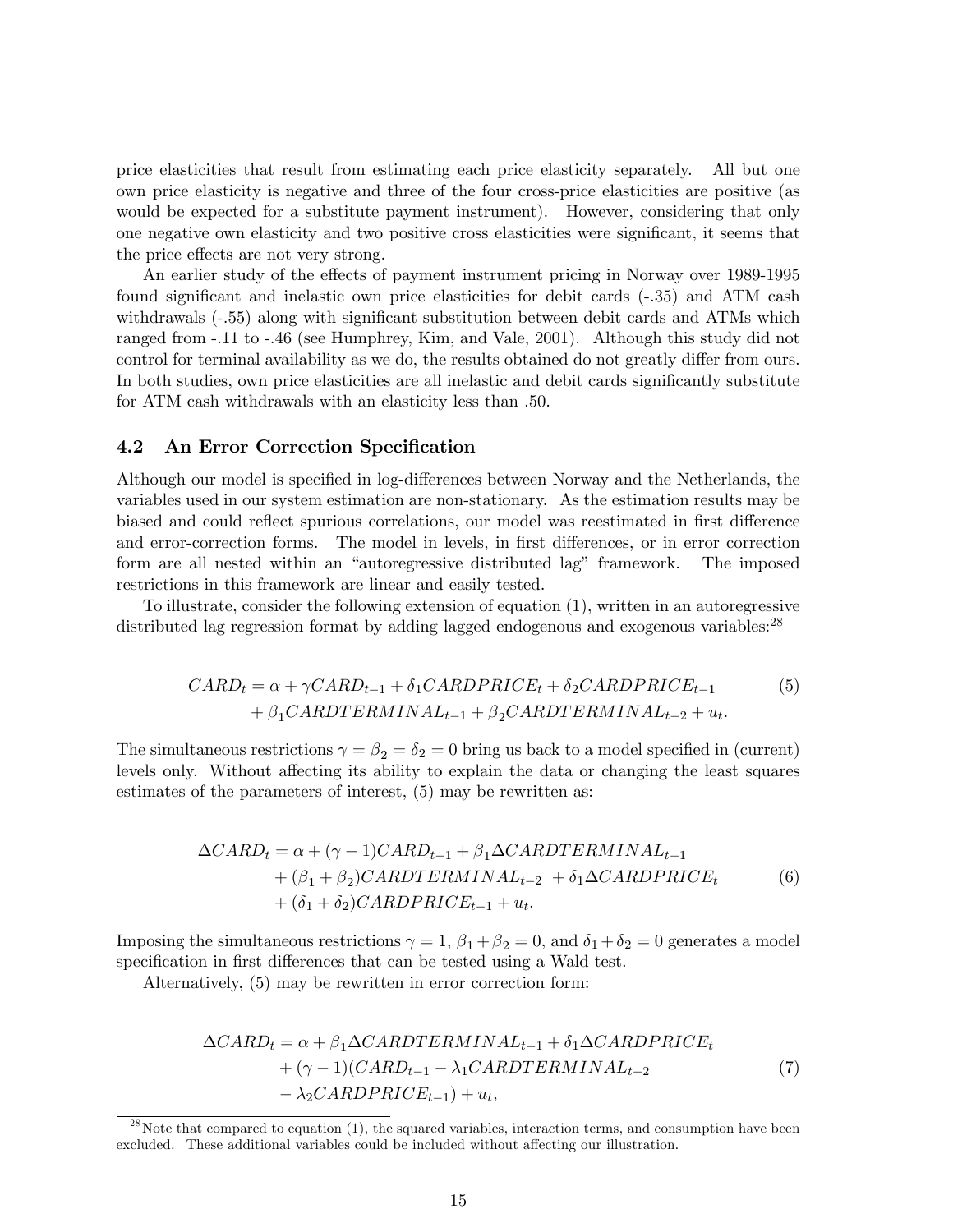where  $\lambda_1 = \frac{\beta_1 + \beta_2}{\gamma - 1}$  and  $\lambda_2 = \frac{\delta_1 + \delta_2}{\gamma - 1}$ .

If the parameter  $\gamma_1 - 1$  is negative and significantly different from zero, the model in error correction format cannot be rejected. In  $(7)$  we have an equilibrium relationship:

$$
\Delta CARD_t = \alpha + \beta_1 \Delta CARDTERMINAL_{t-1} + \delta_1 \Delta CARDPRICE_t + u_t,
$$

and an equilibrium error,

$$
CARD_{t-1} - \lambda_1 CARDTERMINAL_{t-2} - \lambda_2 CARDPRICE_{t-1},
$$

that measures the extent to which the long-run relationship between the variables  $CARD_{t-1}$ ,  $CARDTERMINAL_{t-2}$  and  $CARDPRICE_{t-1}$  is not satisfied. Consequently, the feedback parameter  $\gamma - 1$  can be interpreted as the proportion of the resulting disequilibrium that is reflected in the movement of  $CARD_t$  in one period. If specified in logarithms, the parameters  $\lambda_1$  and  $\lambda_2$  yield estimates of long-run elasticities that would be equivalent to the price and terminal elasticities we derived from equations (1) to (4) if our model in levels is appropriate. Interestingly, error correction models are also appropriate when the variables are non-stationary and are particularly attractive when the dependent variable is  $I(1)$ . Generally, the significance of the parameter  $\gamma-1$  indicates the existence of a long-run equilibrium and the cointegration of the non-stationary variables.<sup>29</sup> This would allow direct estimation of our preferred model in levels.

The error correction results of all four equations are shown in Table 5 along with the price and terminal elasticities for our preferred model from Table 1 using levels data along with new elasticities using only first differenced data. In a first difference framework both terminal elasticities have the expected sign and are significant, but this is at the expense of poor results for the price elasticities. In the error correction form, the debit card price elasticity is no longer significant but the other price elasticities have the expected sign and are significant (even with a reduction in degrees of freedom), although in two cases the feedback parameter was not significant at the 5% level. Given our data limitations, the results weakly suggest that the price elasticities using levels data in equations  $(1)$  to  $(4)$ -our preferred model-are robust and can be relied upon as long-run estimates.

#### 4.3 Estimation of Electronic for Paper Substitution in Norway

The effect of pricing on payment instrument use is also estimated for Norway alone. This approach should give similar results to our country difference model if non-price characteristics that affect payment use in a country are not too strong. The specification is linear and simpler than our country difference model (due to degrees of freedom considerations) and all the data are for Norway:

$$
CARDATM_t = \alpha_1 + \alpha_2 CARDATMTERMINAL_{t-1}
$$
  
+ 
$$
\alpha_3 CARDATMPRICE_t + \alpha_4 CONSUMPTION_t + \varepsilon_{1t}
$$
 (8)

 $ELEPAPER<sub>t</sub> = \beta_1 + \beta_2 ELEPAPERPRICE<sub>t</sub> + \beta_3 CONSUMPTION<sub>t</sub> + \epsilon_{2t}$  (9)

<sup>&</sup>lt;sup>29</sup>As a stability condition, the feedback parameter  $\gamma - 1$  needs to be between zero and -1.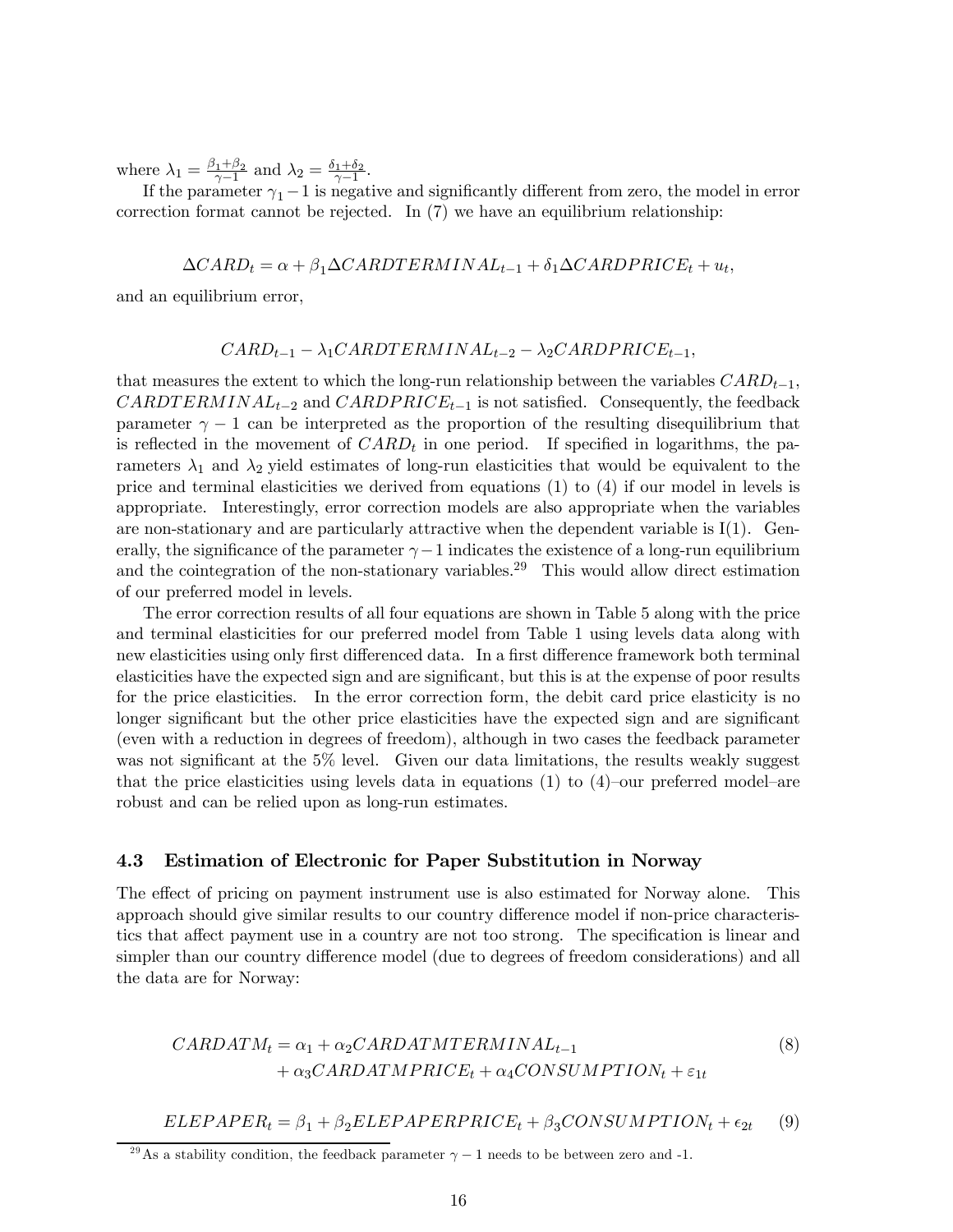|                      | Levels  | 1st Differenced | 1st Differenced & Levels Data |
|----------------------|---------|-----------------|-------------------------------|
|                      | Data    | Data            | in an Error Correction Model  |
| Debit Card           |         |                 |                               |
| Price Effect         | $-.22*$ | .47             | 3.25                          |
| Terminal Effect      | $.53*$  | $.75*$          | .82                           |
| Feedback Parameter   |         |                 | $-.066$                       |
| ATM Cash Withdrawal  |         |                 |                               |
| Price Effect         | $23*$   | .06             | $.32*$                        |
| Terminal Effect      | $-.16*$ | $.47*$          | $-.39*$                       |
| Feedback Parameter   |         |                 | $-.826*$                      |
| Electronic Giro      |         |                 |                               |
| Price Effect $-.46*$ |         | $.37*$          | $-.60*$                       |
| Feedback Parameter   |         |                 | $-.240$                       |
| Paper Giro           |         |                 |                               |
| Price Effect         | $27*$   | .11             | $.49*$                        |
| Feedback Parameter   |         |                 | $-.448*$                      |

Table 5: Price and Terminal Elasticities: Data in Levels and First Differences

Starred (\*) values indicate a P-value smaller than .01 in a two-tailed t test.

Debit cards and ATMs formed one system estimation while electronic and paper giros formed another in the first differenced and error correction models.

where:

| CARDATM            | $=$ ln (debit card use/ATM use),                       |
|--------------------|--------------------------------------------------------|
|                    | on a per person basis;                                 |
|                    | $CARDATMTERMINAL$ = ln (card terminals/ATM terminals), |
|                    | per million population;                                |
| CARDATMPRICE       | $=$ ln (debit card price/ATM price);                   |
| <b>CONSUMPTION</b> | $=$ ln (personal consumption),                         |
|                    | real per capita;                                       |
| <b>ELEPAPER</b>    | $=$ ln (electronic giro use/paper giro use),           |
|                    | per person;                                            |
| ELEPAPERPRICE      | $=$ ln (electronic giro price/paper giro price).       |

Equations (8) and (9) were estimated in a systems equation framework (with 23 degrees of freedom, d.f.  $= 2*15 - 7$ . As shown in Table 6, the elasticity of substitution between debit cards and cash was -.20 using levels data and -.31 in first differences. A 10% rise in the relative price of an ATM cash withdrawal (which reduces the ratio of debit card to ATM prices) is associated with a small (2.0% or 3.1%) rise in the ratio of debit card to ATM use. If this parameter was -1.0, then the expenditure shares of debit cards and ATMs would be unchanged since a 10% relative rise in the ATM price would be exactly offset by a 10% decrease in relative ATM use. Since the parameter is less than one (in absolute value), the expenditure share of ATMs rises as the price-induced substitution is less responsive than in (say) a traditional Cobb-Douglas framework where the elasticity of input substitution to a price change is 1.0. The elasticity of terminal availability on debit card and ATM use is .54 which indicates that a  $10\%$  relative rise in debit card terminals leads to a 5.4% relative rise in debit card use.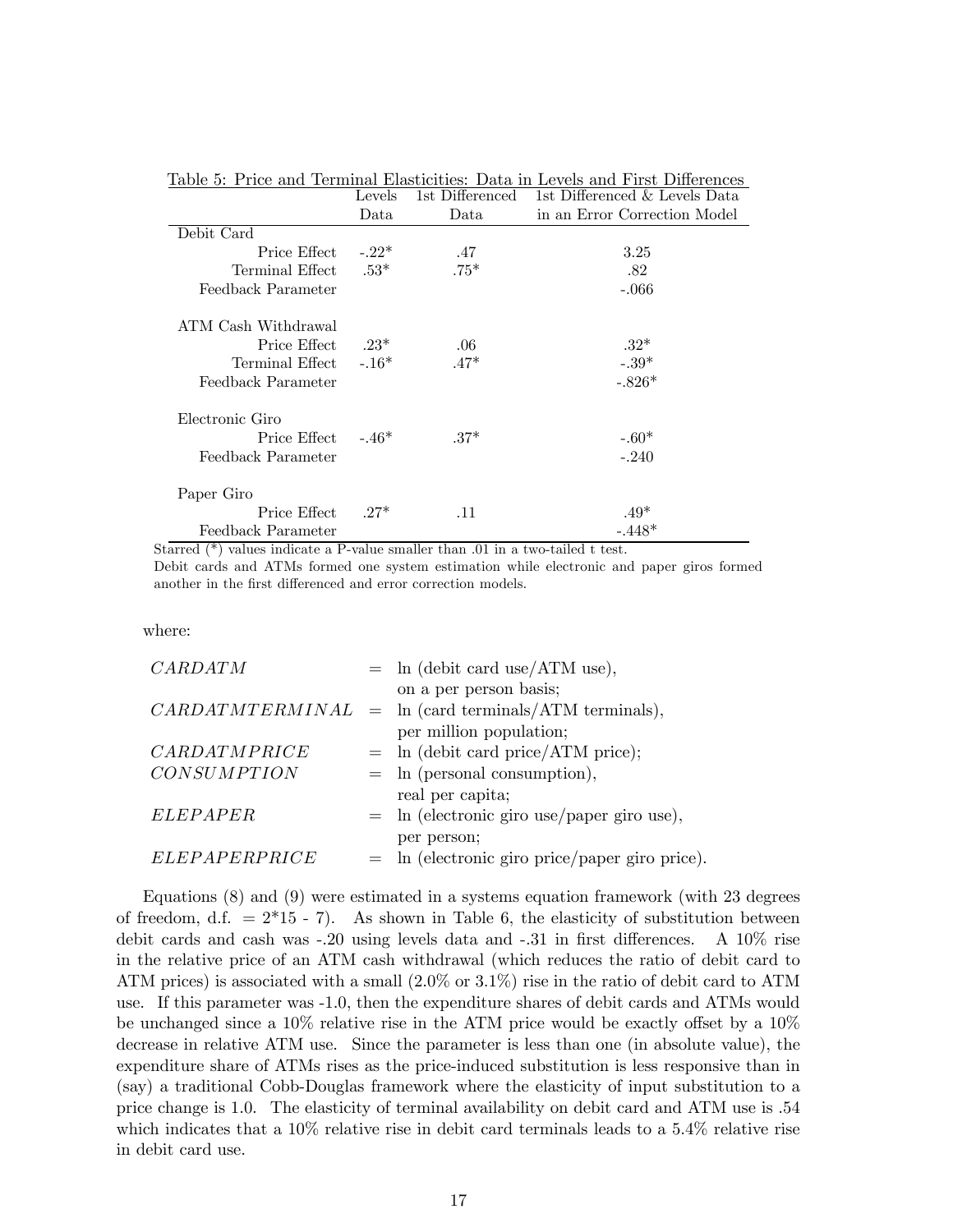| Table 6: Price and Terminal Substitution for Norway |             |                                                                                  |  |  |  |
|-----------------------------------------------------|-------------|----------------------------------------------------------------------------------|--|--|--|
| Debit Card/ATM substitution:                        |             |                                                                                  |  |  |  |
|                                                     | Levels Data | 1st Differenced Data                                                             |  |  |  |
| Price Effect                                        | $-20*$      | $-.31*$                                                                          |  |  |  |
| Terminal Effect                                     | $.54*$      | .06                                                                              |  |  |  |
| Electronic/Paper Giro Substitution:                 |             |                                                                                  |  |  |  |
| Price Effect                                        | $.54*$      | .13                                                                              |  |  |  |
|                                                     |             | Starred $(*)$ values indicate a P-value smaller than .01 in a two-tailed t test. |  |  |  |

The substitution elasticity between electronic and paper giro transactions had the wrong sign (at .54) and was significant using levels data in a system estimation. Use of first differenced data did not alter this sign but dropping real personal consumption from (8) and (9), which had a large and significant effect, did (giving a significant -1.98 value for electronic/paper giro substitution).

#### 4.4 Conclusions Regarding the Effect of Pricing on Payment Use

Three conclusions can be drawn from our price elasticity results so far. First, in Table 4 and in our alternative specification here, the effect of terminal availability on relative debit card and ATM use exceeds that for pricing since the terminal elasticities are larger. This implies that convenience, safety, and other non-price attributes of different payment instruments are themselves an important inducement to change payment use, as long as terminals are available, than is price. Even so, pricing does have a significant effect in influencing payment choice but not as much as we had expected. A second conclusion, which follows in part from the first, is that changes in relative prices (or terminals) both have a smaller than proportional effect on relative use. In this sense, both effects are relatively inelastic. Third, the similarity of the price elasticity results from our country difference model with those for debit card/ATM substitution in Norway alone suggests that the omitted variable of unspecified non-price payment instrument attributes is not strong enough to markedly distort price elasticity results derived from a single-country estimation.

Although approximate, our overall conclusion is that while terminal availability appears to have a stronger effect on relative payment instrument use than does direct per transaction pricing, the shift to electronic payments could be speeded up when pricing is combined with terminal availability.<sup>30</sup> If both prices and terminals are expanded at similar percentage rates then the adoption of electronic payments could have been speeded up by perhaps 40% compared to not having per transaction pricing.31 As seen in Tables 2 and 3, however, debit card terminals changed at a much greater rate than did the price of ATMs or the relative prices of cards to ATMs, indicating that in this instance a potential speedup of 40% is too high and was not realized.

More precisely, for Norway the average annual growth in debit card terminal density equaled  $+15\%$ , whereas the growth in card price relative to ATMs was  $-11\%$ . Given the estimated elasticities in Table 4, this would predict a relative rise of debit card use over ATMs

 $30$ Dutch survey results confirm the relative importance of terminal availability for payment instrument usage and stress also the non-price attributes of payment instruments (e.g. , in the adoption of stored-value cards, see Jonker, 2005).

 $31$ This estimate is derived from the ratio of the price elasticity in our preferred model (-22%) in Column 1 of Table 4 to the terminal elasticity (53%), which equals .42.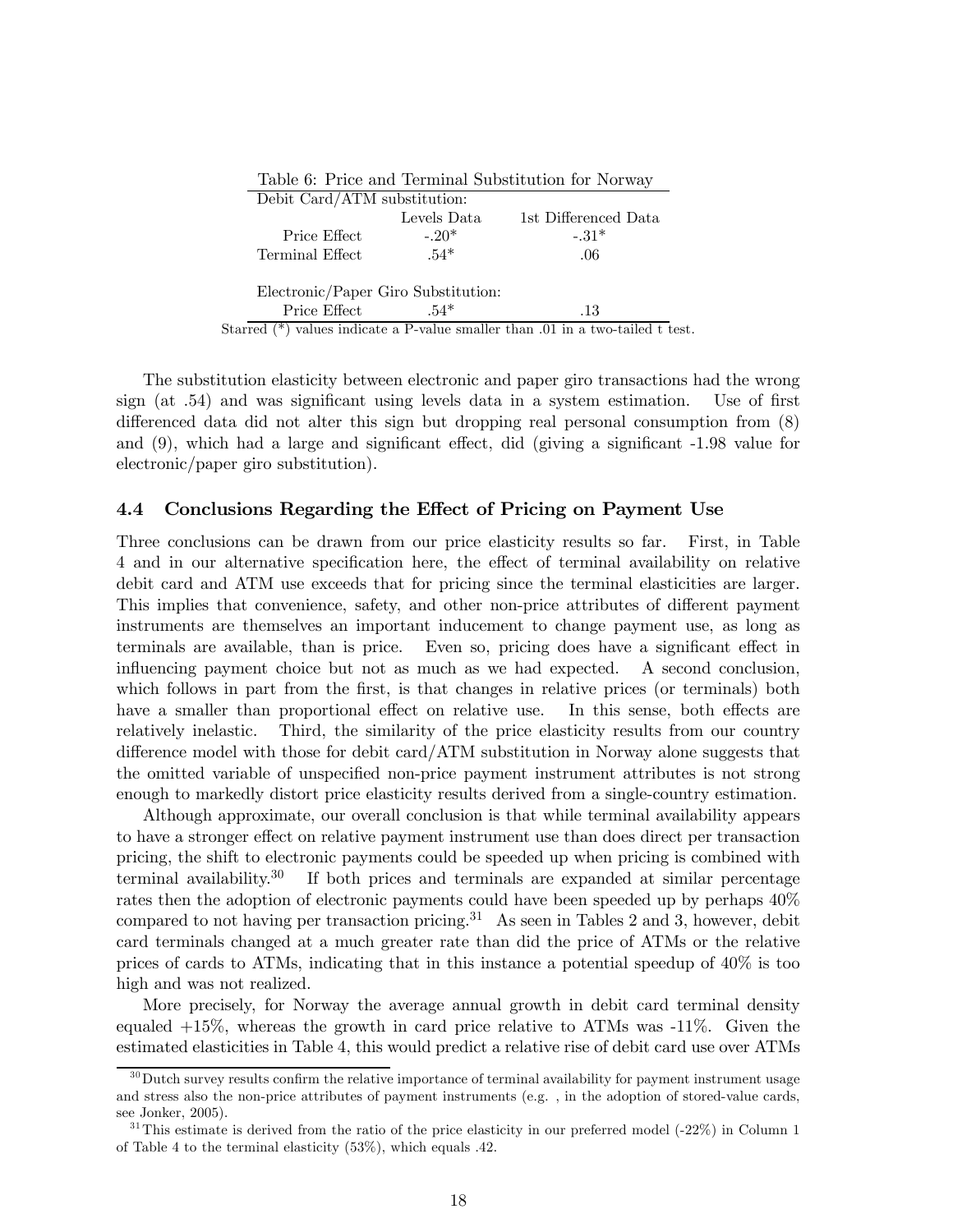of  $15 \times 0.53\% + 11 \times 0.22\% = 10.4\%$  from the terminal and price effects alone. Without any price inducements this increase in usage would be  $15 \times 0.53\% = 8.0\%$ , suggesting that the substitution process has been speeded up by approximately  $2.4/10.4 = 23\%$ , although the realized contribution of pricing to debit card adoption was  $2.4\%$  a year.<sup>32</sup> Electronic giro payments do not have a terminal constraint and the influence of consumption growth on payment use is not significant so only the effect of pricing is measured. The growth of electronic giro relative to paper giro prices was -8% while the price elasticity in Table 4 was .46, suggesting that the realized contribution of pricing to the adoption of electronic giro payments was  $8 \times 0.46\% = 3.7\%$  annually. Thus in terms of both the size of the estimated price elasticities and their realized impact on adoption rates, the effect of pricing on the shift to electronic payments is greater for giro transactions than for debit cards. The fact that terminal elasticities are an important component of the substitution process for cards suggests that non-priced attributes—such as convenience and security—play a greater role for cards versus cash than for electronic versus paper giro transactions.

# 5 Illustrating the Social Benefit of Electronic Payments

Logistic or "S-curves" have been successfully used to approximate the adoption and dispersion of new products and technology, such as the adoption of the telephone, the television, the Internet, and the use of robots in manufacturing. This procedure is applied here to electronic payments since, during our 15-year period, the shares of debit cards (in total debit card and ATM transactions) and electronic giros (in electronic plus paper giro payments) made the transition from rising at an increasing rate to rising at a decreasing rate (c.f., Table  $7$ ).<sup>33</sup>

Over 1990-2004, the average change in debit card shares at 4 percentage points per year in both countries suggests that per transaction pricing of debit card and ATM transactions in Norway did not appear to speed up the adoption of cards. If it had, we would expect to see a larger average share change for Norway than for the Netherlands (rather than the reverse seen in Table 7). This result is essentially consistent with the low estimated price elasticities for debit cards compared to electronic giros seen in Tables 4 and 5.<sup>34</sup>

The smaller change in electronic giro shares for the Netherlands compared to Norway implies that pricing giro transactions has speeded up the transition to electronics. For giro transactions, the relative price of paper giros was rising but, in addition, the electronic price was absolutely lower than the paper price. Although the relative price of ATM transactions was also rising over our sample period, the debit card price was absolutely higher than the ATM price for the beginning one-third of our sample. While economists maintain that only changes in relative prices matter, common sense suggests that consumers are also influenced by absolute prices. Our data show a falling relative price of debit cards over the whole period but, if the debit card price had remained above the weighted average of an ATM transaction for the entire period as well, it is very unlikely that many consumers would have chosen to use a debit card unless the non-price attributes were very strong.

 $32$  The same calculation using price  $(-20)$  and terminal  $(-54)$  elasticities for Norway alone from Table 6 gives a 20% speedup for debit card use (with a contribution of 2.2% annually).

<sup>&</sup>lt;sup>33</sup> The coverage of an inflection point for electronic giros in the Netherlands is weak, however.

 $34$  Indeed, replacing the dependent variables in equations (1) to (4) with the index of shares, rather than the index of per person use, reverses the sign for the debit card price elasticity and gives an insignificant paper giro price effect. With the index of shares—ln [(Norway share electronic/share paper)/(Netherlands share electronic/share paper)] the price effects are weaker than those we identified earlier.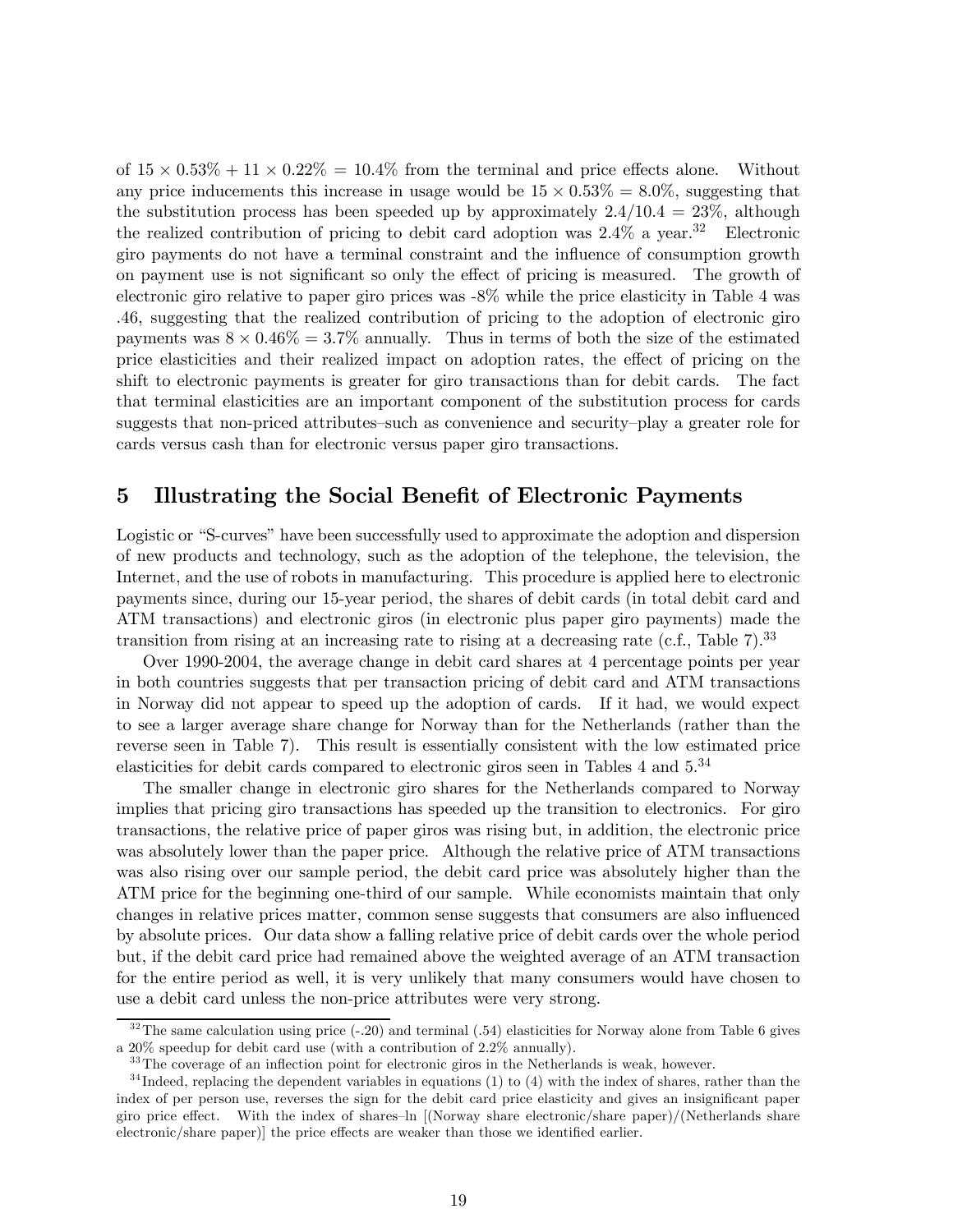Table 7: Debit Card and Electronic Giro Payment Shares in Norway and the Netherlands

|                                            |        | Debit Card  |        | Electronic Giro |  |  |
|--------------------------------------------|--------|-------------|--------|-----------------|--|--|
|                                            | Norway | Netherlands | Norway | Netherlands     |  |  |
| 1990                                       | -27    | .12         | .22    | .56             |  |  |
| 1995                                       | .58    | .39         | .34    | .67             |  |  |
| 2000                                       | .78    | .63         | .60    | .80             |  |  |
| 2004                                       | .87    | .73         | .82    | .87             |  |  |
| Percentage point change in share per year: |        |             |        |                 |  |  |
|                                            |        |             |        |                 |  |  |

Payment shares are debit card use/(debit card  $+$  ATM use) and electronic giro use/(electronic  $+$ paper giro use).

Since inflection points are covered in the data series, logistic S-curves were estimated and are shown in Figures 3 and 4.<sup>35</sup> The S-curves are from:  $\ln(S_t/(1-S_t)) = a + bT + \epsilon_t$  where  $S_t$  = the share of electronic payments in total electronic and paper transactions,  $T =$  time, and  $b$  is the slope of the S-curve. This form imposes symmetry around the inflection point in the data and assumes that electronic payments will, at some point in time, completely replace their paper-based alternative. This is more likely for electronic versus paper giro transactions than it is for debit cards and cash, unless stored-value cards become popular and replace cash use.<sup>36</sup> The fit to the observed data can be assessed by the extent to which the data points over 1990-2004 deviate from the solid curves in the figures.<sup>37</sup> All the other data points in the figures are predicted shares from a fitted logistic curve.

An alternative way to judge the effect of pricing payment services is to compare the slopes of the estimated S-curves. For debit cards in Figure 3,  $b = .197$  for Norway while  $b =$ .249 and is higher for the Netherlands, suggesting a more rapid adoption rate. While this difference is statistically significant at the .05 (but not .01) level, it is not very important economically (as seen visually from the figure and noted in Table 7 where the yearly average change in shares is shown). For electronic giro transactions in Figure 4, the difference in slopes is greater ( $b = 202$  for Norway,  $b = .126$  for the Netherlands) and this difference is significant at the .01 level, as can be inferred simply by looking at the graph. $38$  From a public policy perspective, this suggests that consumer valuation of the convenience, security, and other non-price benefits of debit card use is important and that pricing—given the relative prices being charged—has likely had only a relatively small incremental impact on the trade-off between debit card use versus obtaining cash from an ATM. In contrast, pricing appears to make a significant difference in the adoption rate of electronic giro transactions. This is consistent with the larger price elasticities usually estimated for electronic giros compared to

<sup>&</sup>lt;sup>35</sup> Comparing S-curves for Norway and the Netherlands illustrates the "starting value" problem again, which we also encountered in estimating the model.

<sup>&</sup>lt;sup>36</sup> A non-linear, symmetric, logistic curve specification exists that can impose an upper limit (say  $S_t^* = .90$ ) to the replacement of ATM cash withdrawals by debit cards using  $\ln S_t = S_t^*/(1+c \exp(-bT)) + \epsilon_t$ . Unfortunately, we were unable to obtain convergence when this model was estimated.

<sup>&</sup>lt;sup>37</sup>The adjusted  $R^2$ s ranged from .91 to .99. Meade and Islam (1995) have shown that the standard logistic curve we use (along with another simple specification) outperforms more complicated models. This is largely because allowing for non-linearity and/or asymmetry around the inflection point asks too much of the limited data typically available.

<sup>&</sup>lt;sup>38</sup> Assuming the two S-curves are independent, since they refer to different countries, the means test for Figure 3 was:  $t = (0.249 - 0.197)/\sqrt{(0.021)^2 + (0.006)^2} = 2.38$  and was  $t = (0.202 - 0.126)/\sqrt{(0.010)^2 + (0.006)^2} = 6.52$  for Figure 4.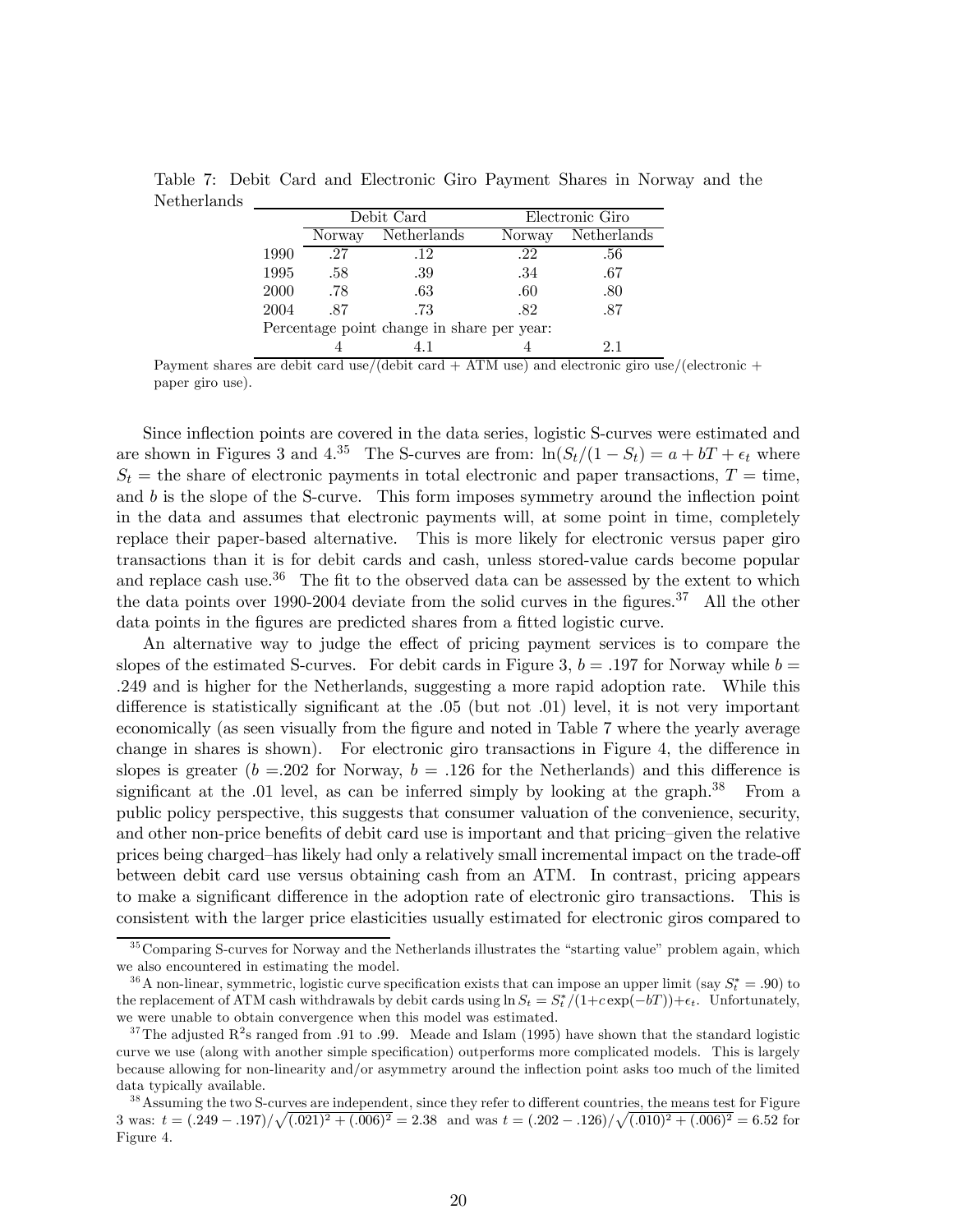



debit cards.

The discounted social benefit of electronic payments can be approximated by considering the difference in the bank cost of producing electronic versus paper payments (Row 1 of Table 8) and the speed by which a country shifts to electronic payments (determined, as an approximation, from Figures 3 and 4).<sup>39</sup> The per transaction bank cost figures used here are for Norway but are very similar to those for the Netherlands. As the time taken to shift from paper to electronics differed across countries and payment instruments, we computed benefits using a common number of years (40). We started when the share of electronics was .10 and ended when it reached .90, to eliminate the slow start and finish evident in the fitted S-curves which are farther from our observation set. Once a .90 share was attained, the undiscounted nominal benefits remained at that level until the end of the 40-year period. Benefits are computed using the level of payments in 1999, noted in the footnote to the table, since we do not have information on what that level was before 1990 nor after 2004. The annual per person benefits were discounted at 3% and sums of the per person discounted (and undiscounted) benefits are shown in Table 8. Shifting to debit cards from ATMs apparently saves  $\epsilon$ 945 per person in Norway and  $\epsilon$ 769 in the Netherlands while the shift to electronic from paper giro payments saves  $\in$ 814 and  $\in$ 881 per person, respectively, in the two countries. Factoring in the savings from eliminating checks adds  $\epsilon$ 461 and  $\epsilon$ 676 in savings per person in Norway and the Netherlands, discounted over the same  $40$ -year period.<sup>40</sup> Overall, the

 $39$ Savings in merchant costs are typically unknown but, if estimated, should be included (taking care not to double count certain expenses, such as including bank fees in merchant costs). Some merchant cost savings information does exist for point-of-sale transactions in the Netherlands but no information exists for merchant savings for giro payments (Brits and Winder, 2005).

 $^{40}$ Bank check costs per transaction were 2.70 euros while debit card expenses were .30 euros. This gives a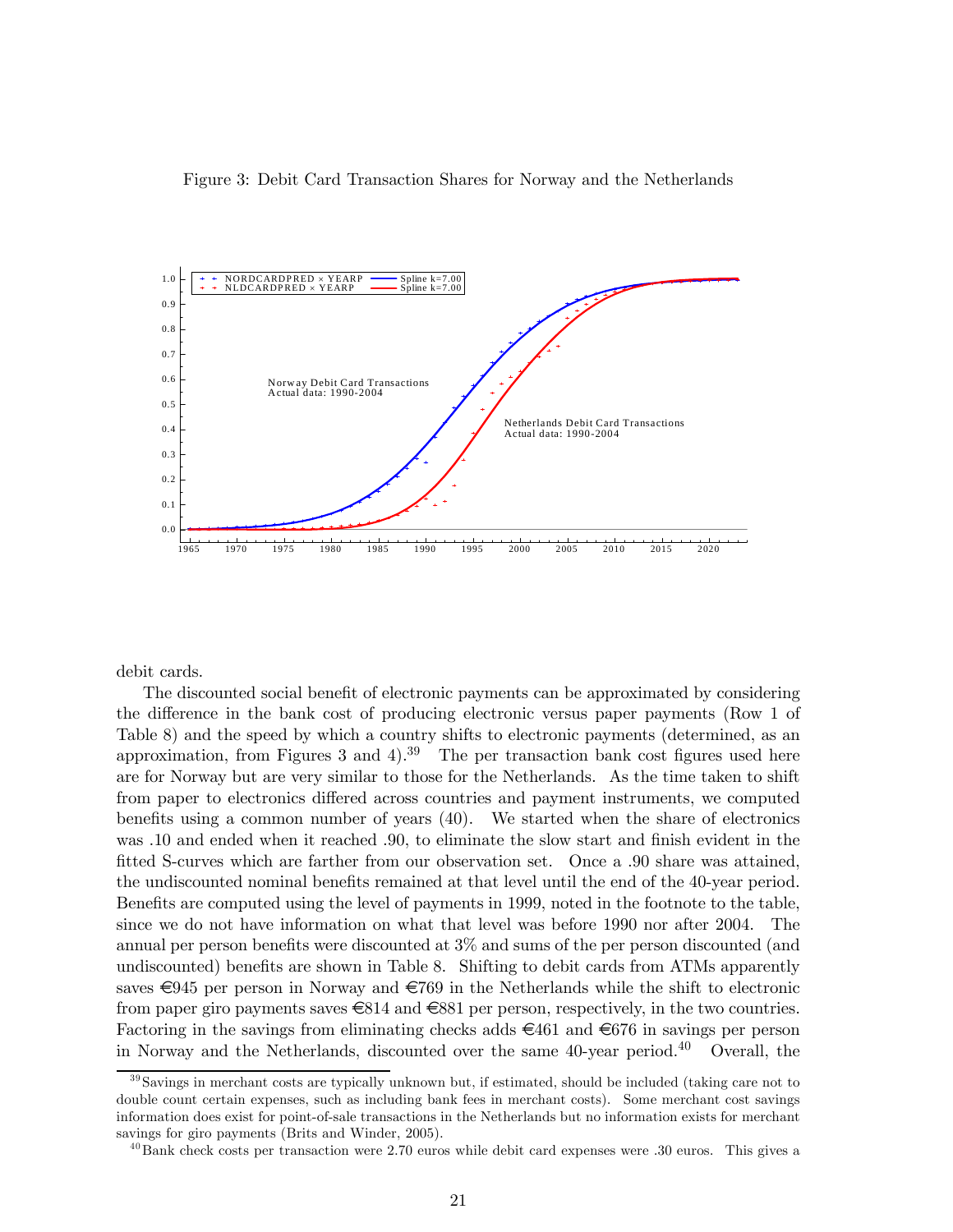



apparent discounted savings in bank costs per person from electronic payments is  $\epsilon$ 2,220 in Norway and  $\epsilon$ 2,326 in the Netherlands. If the switch to electronic payments took place immediately rather than over a 40-year horizon, the total savings would be  $\epsilon$ 0.7 billion for all of Norway (.35% of GDP in 2004) and  $\epsilon$ 2.9 billion for all of the Netherlands (.61% of  $GDP$ ).<sup>41</sup>

## 6 Summary and Conclusions

Electronic payment instruments (credit cards excepted) are considerably cheaper than their paper-based alternatives, including cash. Banks and merchants are interested in shifting users to electronic payments to save costs, as are some government policy makers who seek

net savings of 2.40 euros for each of the 11.8 (Norway) and 17.3 (Netherlands) checks written per person in 1990 that were fully replaced by debit cards by 2004. Had the net savings per check been the same as the cost difference between debit cards and ATMs (1.01 euros - .30 euros = .71 euros), then the values shown in Table 8 would already include the check savings. Since the check savings are larger, the additional savings from checks for each year is 2.40 euros - .71 euros = 1.69 euros times the per person check numbers above times 40 years and then discounted at 3%. This gives the discounted sums reported for checks in the text.

 $^{41}$ Multiplying the estimated cost difference for debit cards and ATMs in Norway and the Netherlands (.71) euros) by the number of total debit card and ATM transactions per person in 1999 (95 and 72, respectively) and then by the population of each country (4.6 and 16.3 million, respectively) gives the cost savings estimate if debit cards immediately replaced ATMs. The cost difference for debit cards and checks is 2.40 euros and the respective number of transactions in 1990 was 11.8 and 17.3 checks per person. The cost difference of electronic versus paper giro payments was .69 euros while the respective number of transactions was 84 and 120 per person in 1999. These values, plus GDP, were used to compute the estimated savings in the text. Including merchant cost savings would raise these values.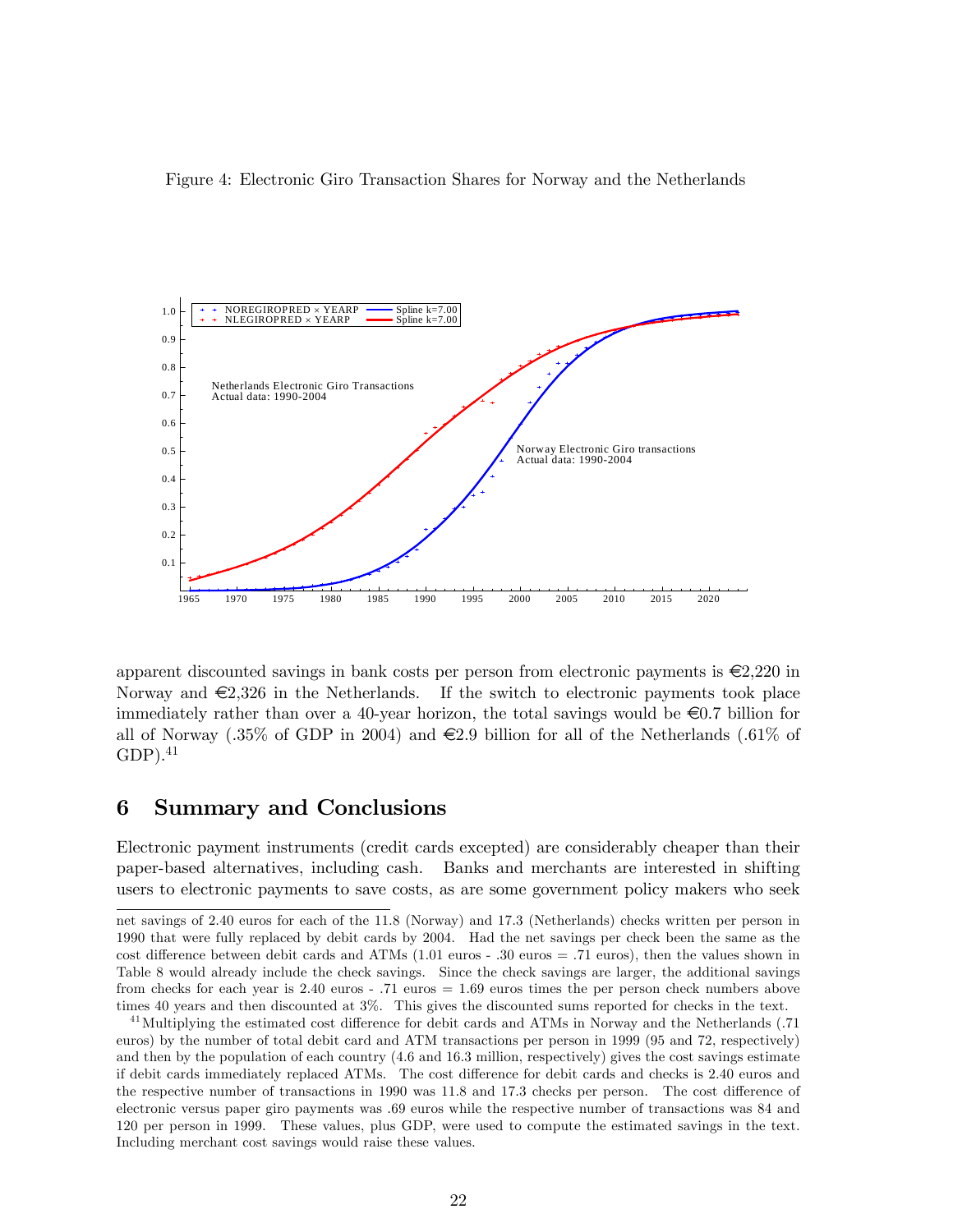Table 8: Estimated Per Person Benefit from Electronic Payments (all values are in euros)

|                                |        | Debit Card vs. ATM |               | Electronic vs. Paper Giro |  |  |
|--------------------------------|--------|--------------------|---------------|---------------------------|--|--|
|                                | Norway | Netherlands        | <b>Norway</b> | Netherlands               |  |  |
| $Cost$ Difference $1.01 - .30$ |        | $1.01 - .30$       | $1.39 - .70$  | $1.39 - .70$              |  |  |
| Undiscounted                   | 1,907  | 1,533              | 1,644         | 1,835                     |  |  |
| Discounted                     | 945    | 769                | 814           | 881                       |  |  |

Per person debit card + ATM transactions in 1999 were 95 per year in Norway and 72 in the Netherlands while electronic + paper giro transactions were, respectively, 84 and 120.

to improve the cost efficiency of their nation's payment system. Historically, banks have recouped their payment costs through: (1) interest earned on payment float (from delaying availability of funds credited to accounts and debiting accounts prior to bill payment value dates); (2) maintaining a spread between market rates and the rate paid on deposits; and (3) charging flat monthly fees or imposing balance requirements. In contrast to business users, consumers face very few payment services that are priced on a per transaction basis and so have little incentive to choose the lowest cost instrument either at the point of sale or for bill payments.

Banks are well aware that transaction pricing can speed up the shift to electronic payments but are reluctant to lose deposit market share by being the first (and perhaps only) bank to implement explicit prices differentiated according to underlying costs. While this problem is mitigated if most (or all) banks implement pricing at about the same time, antitrust authorities are unlikely to view such coordination as being in the public interest unless the social benefits from pricing are significant and the quid pro quo is a compensating reduction in payment float, a higher interest rate paid on deposits, or a reduction in flat fees or balance requirements. Indeed, float reduction was the trade-off when banks coordinated the timing of when they would implement pricing in Norway (there was no coordination in the prices to be charged and initially some were zero).

In this paper we use the experience of Norway (which priced its payment services) and the Netherlands (which did not) over 1990-2004 to try to determine what the incremental effect of transaction pricing may be on the adoption of debit cards versus withdrawing cash from an ATM and on the adoption of electronic giro transactions (credit transfers and direct debits) over paper giros. Specifically, we compare payment instrument use per person in Norway in response to the prices being charged, the availability of terminals, and the level of real consumption with the experience of the Netherlands which also adopted electronic payments but did not price. Our four-equation country difference model spanned 15 years the limit of the available data—and during this time the share of electronic payments rose by some 60 percentage points, from around the mid-twenties to the mid-eighties which in most cases easily covered the inflection point where the share of electronic payments switches from rising at an increasing rate to rising at a decreasing rate. Our model is estimated in a systems equation framework using levels data and robustness is illustrated by estimating models in a first difference and error correction framework. Price and terminal elasticities derived from these models form the basis for our conclusions and indicate the incremental effect of pricing on the adoption rate of electronic payments. We also attempt to estimate the social benefit of shifting to electronic payments and offer guidance on how pricing may best be implemented.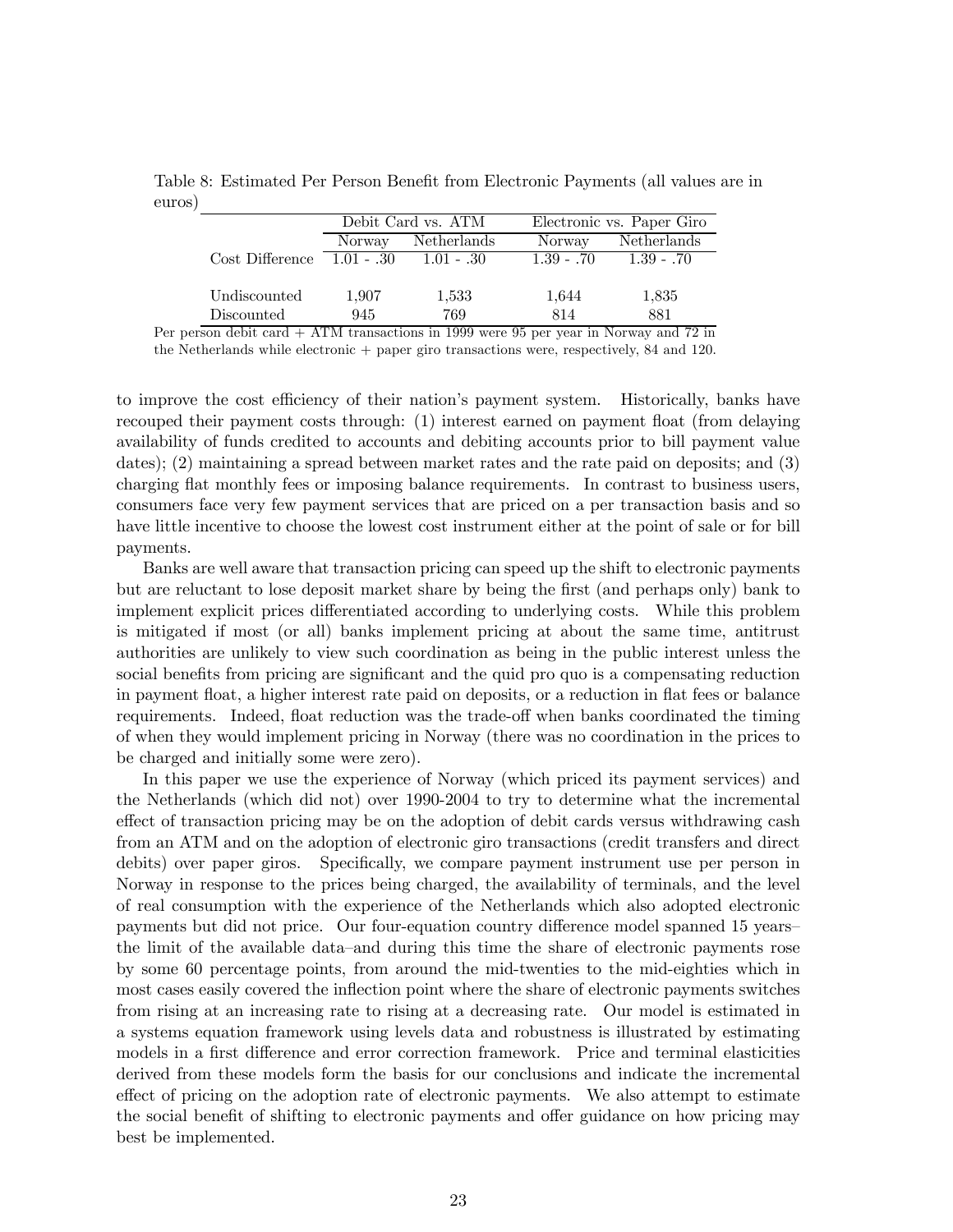The effects of pricing differ depending on which instruments are being considered. Overall, pricing has a smaller effect on shifting consumers from ATM cash withdrawals to debit card use than it does in shifting use from paper to electronic giro transactions. The reason for this difference seems to be that there are non-price benefits associated with debit card use (convenience, security) that consumers value such that the availability of terminals needed for debit card transactions has a stronger effect on debit card use than prices, as evidenced by the fact that the debit card price elasticity is smaller than the terminal elasticity. Debit cards also substitute for costly checks and the high price on these instruments in Norway was associated with their virtual elimination, although the same thing happened in the Netherlands which did not price. While terminal availability appears to have a stronger effect on debit card use than does pricing, the shift to cards can be speeded up when pricing is combined with terminal availability. Using our estimated elasticities and the actual changes in prices and terminals, the predicted relative rise of debit card use over ATMs was 8.0% from terminal effects alone but rose to 10.4% with pricing, an increase of around 20%.

The effect of pricing on electronic giro use was greater than it was for debit cards since the electronic giro price elasticity is larger and the percent change in price experienced was greater. Reasons for this difference are the above-mentioned non-price convenience and security attributes of debit cards along with the fact that for one-third of our time period the absolute price of a debit card transaction was higher than the weighted average price of an ATM cash withdrawal. In contrast, the price of an electronic giro was always absolutely lower than the paper giro price. Even though the relative prices of debit cards and electronic giros were both falling over the entire period, the higher absolute price of a debit card transaction versus an ATM would be expected to dull the overall price response being measured for the entire period since there is no strong reason to believe that the price response is symmetric (and symmetry was not imposed in our model) since the non-price attributes of debit cards and ATMs are different. Thus if pricing is implemented, it will likely be more successful if the absolute price of the less expensive instrument is always absolutely lower per transaction than the price of the more expensive instrument.<sup>42</sup>

In terms of cost savings, the shift from ATM cash withdrawals and checks to debit cards plus the savings from shifting from paper to electronic giro transactions—if it happened without a lag–may save  $\epsilon$ 0.7 billion in bank costs for Norway (.35% of GDP in 2004) and  $\epsilon$ 2.9 billion for the Netherlands  $(.61\% \text{ of GDP})$ .<sup>43</sup> Merchant cost savings, for which little information exists, would increase these savings estimates as would viewing the discounted bank cost savings over a 40-year transition period (and is noted in the text). As both of these countries are well on their way to realizing the full potential gains from electronic payments, the issue of pricing or not pricing is a policy topic for developed countries that are not as far along in the substitution process or for most developing countries that are just in the initial stages of thinking about how to improve the efficiency of their payments system. The social benefits of electronic payments are quite large and may convince antitrust authorities to allow the coordination of the timing of the implementation of pricing (but not of course the prices to be charged) to speed up this transition if banks wished to adopt explicit pricing. And with interest rate margins falling, worsening the recoupment of bank payment costs, this wish may soon become a reality.

 $42$ This was not done in Norway, perhaps because dispensing cash via an ATM was already less expensive than dispensing it through a branch office (assuming the rise in dispensing frequency at an ATM does not rise enough to offset this advantage).

 $^{43}$ The savings are absolutely higher for the Netherlands primarily because its population (16.3 million) is much larger than that of Norway (4.6 million), but GDP per capita is lower.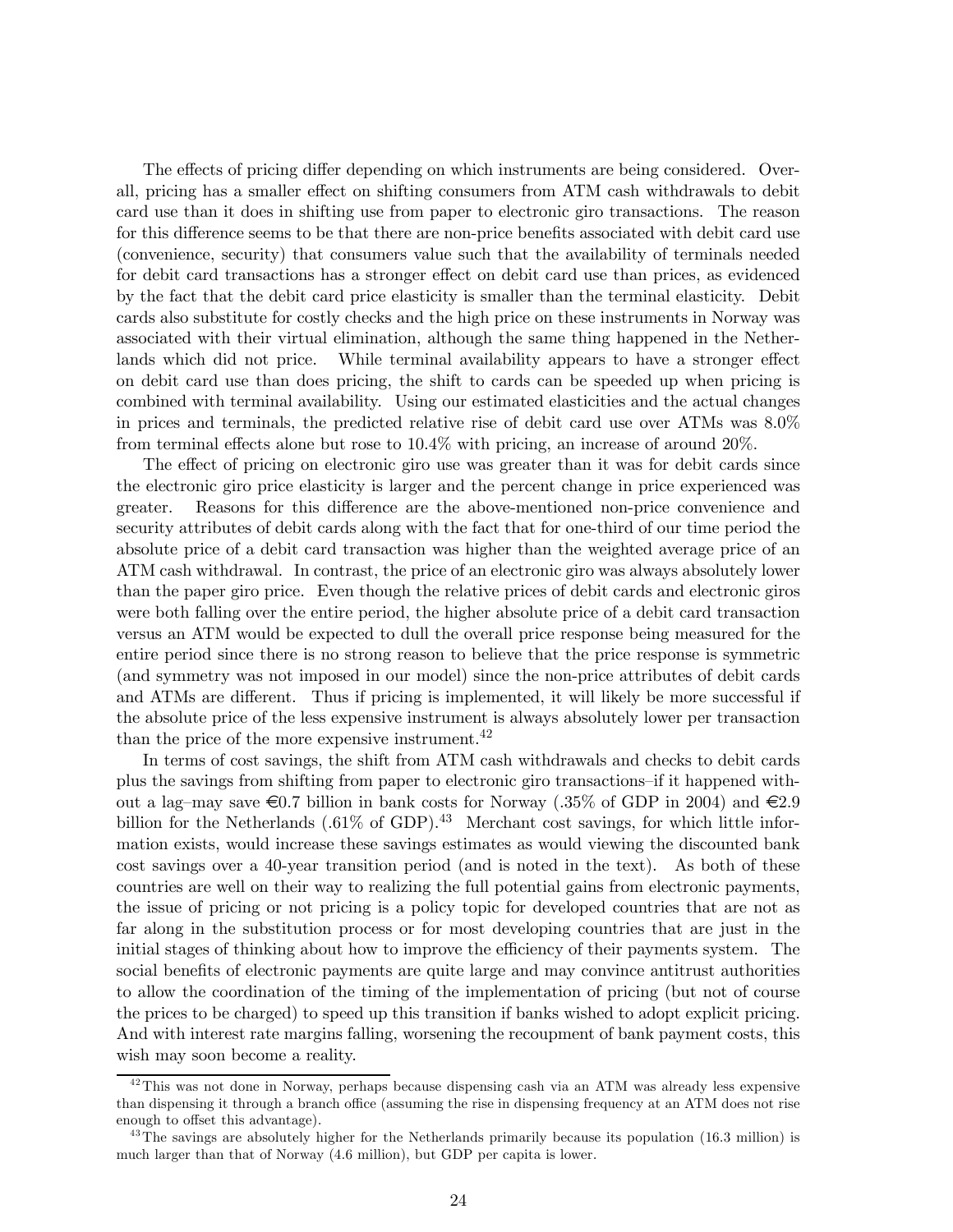## 7 Bibliography

Bolt, W., and A.F. Tieman, 2004. Skewed Pricing in Two-Sided Markets: An IO Approach. DNB Working Paper 2004/13, De Nederlandsche Bank.

Brits, H., and C. Winder, 2005. Payments Are No Free Lunch. DNB Occasional Study 3(2), De Nederlandsche Bank.

De Nederlandsche Bank, 2004. The Cost of Payments. Quarterly Bulletin, March, 57-64.

Flatraaker, D.-I., and P. Robinson, 1995. Income, Costs, and Pricing in the Payment System. Norges Bank Economic Bulletin, 66, 321-332.

Gresvik, O., and G. Øwre, 2003. Costs and Income in the Norwegian Payments System 2001. An Application of the Activity Based Costing Framework. Working Paper 2003/8, Norges Bank.

Humphrey, D., M. Kim, and B. Vale, 2001. Realizing the Gains from Electronic Payments: Costs, Pricing and Payment Choice. Journal of Money, Credit and Banking, 33, 216-234.

Humphrey, D., M. Willesson, G. Bergendahl, and T. Lindblom, forthcoming 2005. Benefits from a Changing Payment Technology in European Banking. Journal of Banking and Finance.

Jonker, N., 2005. Payment Instruments as Perceived by Consumers—A Public Survey. DNB Working Paper 2005/53, De Nederlandsche Bank.

Norges Bank, 2004, 2000, 1997. Annual Report on Payment Systems. Norway.

Meade, N., and T. Islam, 1995. Forecasting with Growth Curves: An Empirical Comparison. International Journal of Forecasting, 11, 199-215.

Rochet, J-C., and J. Tirole, 2003. Platform Competition in Two-Sided Markets. Journal of the European Economic Association, 1, 990-1029.

Sveriges Riksbank, 2004. Prices and Costs in the Swedish Payment System, in Financial Stability Report, pp. 65-73.

Zinman, J., 2004. Why Use Debit Instead of Credit? Consumer Choice in a Trillion-Dollar Market. Federal Reserve Bank of New York Staff Reports, No. 191, July.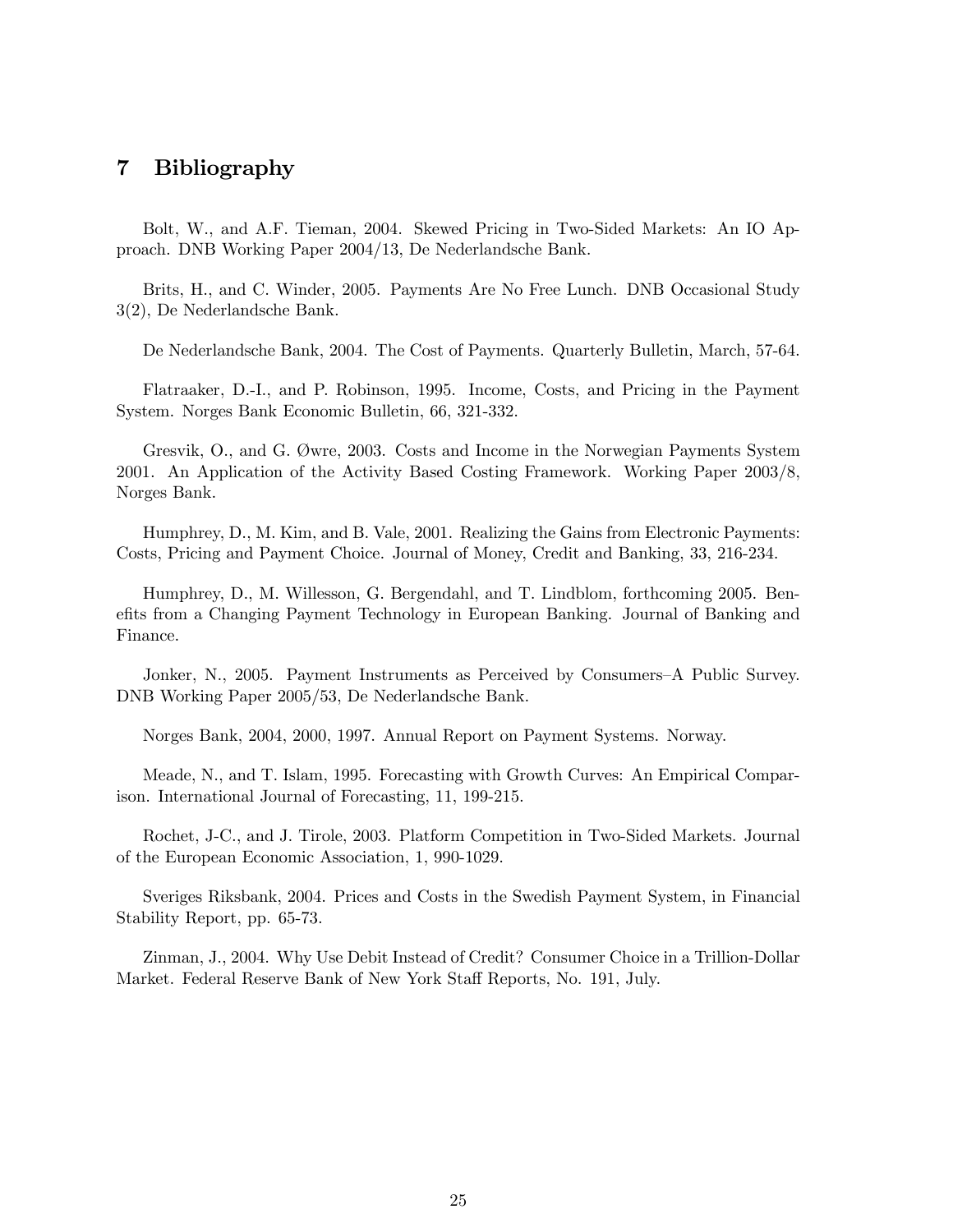# 8 Data Appendix.

Parameter estimates and t-statistics are shown below for the system estimation of equations (1) to (4). Standard errors were computed from a heteroscedastic-consistent matrix (Robust-White).44

| Variable             | Parameter     | Estimation | T-statistic |
|----------------------|---------------|------------|-------------|
|                      |               |            |             |
| Constant             | $\alpha_1$    | .497961    | 2.77398     |
| DIFDCARDTML          | $\alpha$ ?    | .373649    | 2.55827     |
| <b>DIFDCARDPRICE</b> | $\alpha_3$    | .055702    | .180209     |
| DIFDCARDTML2         | $\alpha_{22}$ | .167924    | 1.24453     |
| DIFDCARDPRICE2       | $\alpha_{33}$ | .870318    | 1.21951     |
| <b>DCARDTMLPRICE</b> | $\alpha_{23}$ | $-.308628$ | $-.922949$  |
| <b>DIFPCONS</b>      | $\alpha_4$    | $-.571509$ | $-1.13726$  |
| Constant             | $\beta_1$     | .035974    | .554554     |
| <b>DIFATMTML</b>     | $\beta_2$     | $-1.67562$ | $-8.56053$  |
| <b>DIFDCARDPRICE</b> | $\beta_3$     | 1.00388    | 5.85276     |
| DIFATMTML2           | $\beta_{22}$  | 5.93594    | 7.78129     |
| DIFDCARDPRICE2       | $\beta_{33}$  | 2.33231    | 3.40630     |
| <b>ATMTMLPRICE</b>   | $\beta_{23}$  | $-3.15162$ | $-4.50450$  |
| <b>DIFPCONS</b>      | $\beta_4^-$   | $-138567$  | $-.766170$  |
| Constant             | $\gamma_1$    | $-.519080$ | $-1.21248$  |
| <b>DIFEGIROPRICE</b> | $\gamma_2$    | 1.06886    | 2.15115     |
| DIFEGIROPRICE2       | $\gamma_{22}$ | .881313    | 3.06231     |
| <b>DIFPCONS</b>      | $\gamma_3$    | .544589    | 1.13520     |
| Constant             | $\delta_1$    | $-.606181$ | $-1.20153$  |
| <b>DIFEGIROPRICE</b> | $\delta_2$    | $-1.69478$ | $-2.90182$  |
| DIFEGIROPRICE2       | $\delta_{22}$ | $-1.13584$ | $-3.30711$  |
| <b>DIFPCONS</b>      | $\delta_3$    | $-.678980$ | $-1.34759$  |

Debit Card equation (1):  $R^2 = .978$ , Durbin-Watson = 2.12 ATM Cash Withdrawal equation (2):  $R^2 = .987$ , Durbin-Watson = 2.80 Electronic Giro equation (3):  $R^2 = .872$ , Durbin-Watson = 1.86 Paper Giro equation (4):  $R^2 = .802$ , Durbin-Watson = 2.03

Data description and sources:

#### The Netherlands:

Source: DNB Statistics (www.dnb.nl), CBS Statistics (www.cbs.nl) and National Accounts statistics.

<sup>&</sup>lt;sup>44</sup>Our data computations follow a translog type of approach where squared values of variables are computed as  $(\ln X)^2$  rather than ln  $(X^2)$  and interaction variables are  $(\ln X)(\ln Y)$  rather than ln  $(XY)$ . Consequently, first differences are computed as  $(\ln X)^2_t-(\ln X)^2_{t-1}$  rather than  $\ln (X^2)_t-\ln (X^2)_{t-1}$  and interaction variables are (ln X)(ln Y)<sub>t</sub>−(ln X)(ln Y)<sub>t−1</sub> rather than ln  $(XY)_t$ −ln  $(XY)_{t-1}$ . The two approaches give similar but not identical results.